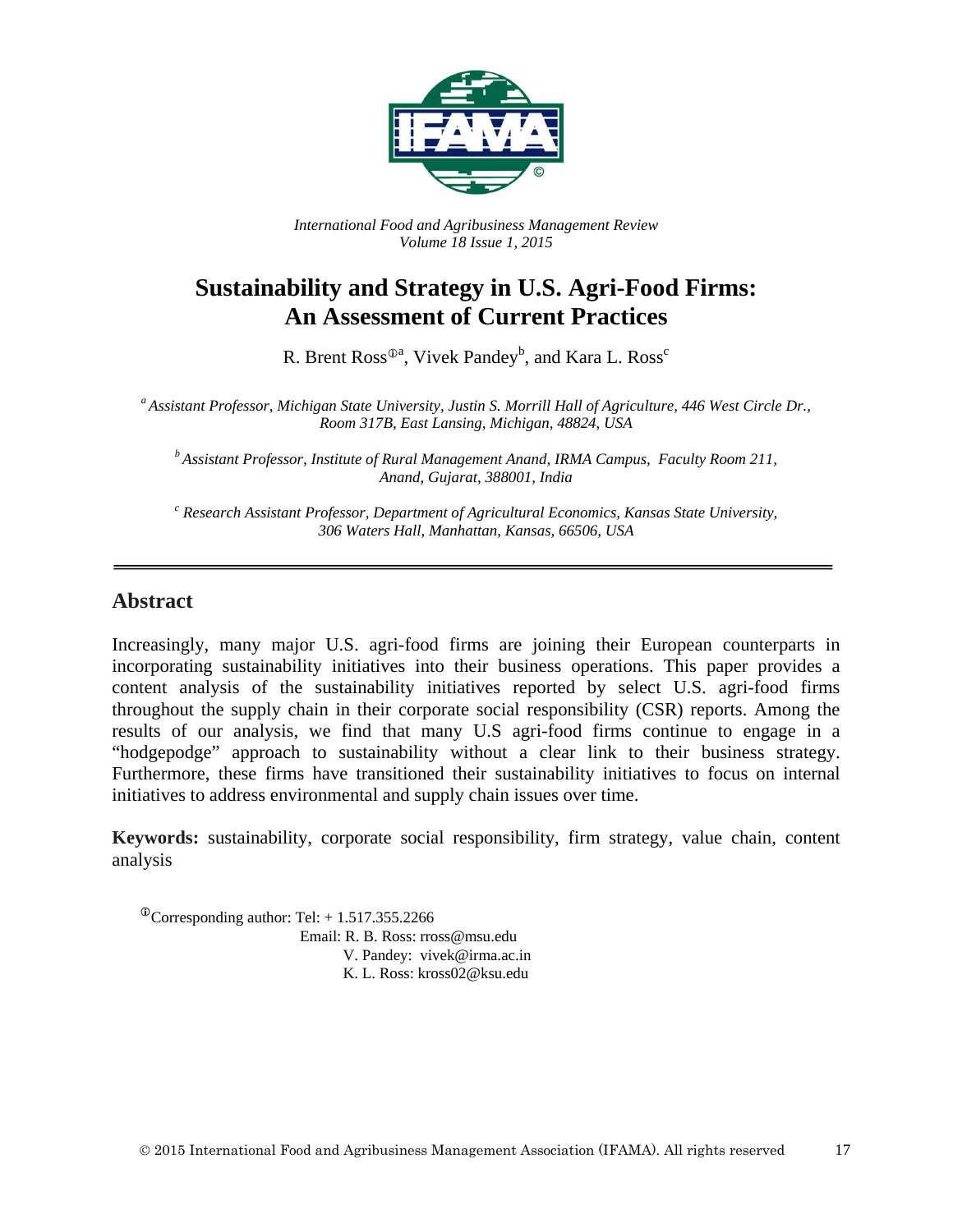$\overline{a}$ 

### **Introduction**

Increasingly, many major U.S. agri-food firms are joining their European counterparts in incorporating sustainability initiatives into their overall global supply chains. Individual initiatives may take many different forms ranging from waste reduction and energy conservation to charitable donations and corporate governance. These initiatives, however, are generally included in a firm's operations as part of a larger portfolio of corporate social responsibility activities. As an emerging business function in agri-food firms, sustainability<sup>[1](#page-1-0)</sup> "addresses how companies manage their economic, social, and environmental impacts, as well as their relationships in all key spheres of influence: the workplace, the marketplace, the supply chain, the community, and the public policy realm" (Harvard Kennedy School 2008).

The motivations, challenges and initiatives of U.S. agri-food firms to engage in this new business function continue to change rapidly. As noted by Rankin et al. (2011), agri-food companies are motivated to adopt such strategic efforts for numerous reasons, ranging from responding to internal and external pressures to achieve cost savings and waste reduction to self-fulfillment. However, a survey of top management executives indicated that risk management and brand protection objectives are viewed as the key reasons for adopting sustainability initiatives (McKinsey & Company 2009). Specific initiatives that may be implemented to meet these objectives include the following: preempting the threat of mandatory regulations, shaping future regulations, securing technical assistance and/or financial subsidies that lower the cost of abatement of emissions, and developing better relations with stakeholders, including governments, customers and investors (Khanna 2001). Under these scenarios, firms implicitly conduct a cost-benefit analysis which weighs the costs of implementing various sustainability initiatives with the penalties of unfavorable regulations, environmental damage remediation, and food safety recalls or the benefits from premium pricing. In contrast to these strategies, U.S. agrifood companies may also view sustainability initiatives as an opportunity to create a competitive advantage through value chain innovation or by creating 'shared value' (Ortitzky, Siegel and Waldman 2011, Porter and Kramer 2006).

The purpose of this paper is to review the corporate social responsibility (CSR) strategies of select U.S. companies in various sectors of the agri-food supply chain. We provide an assessment of the sustainability initiatives implemented by these companies using the growing CSR-performance literature to frame potential motives and common approaches. Our assessment uses frequency of adoption of practices to identify what appear to be general trends and from which strong hypotheses for testing can be developed. Throughout the paper, we also provide explicit examples of different types of agri-food sustainability initiatives. Furthermore, we suggest potential managerial implications of these initiatives for company and supply chain performance.

<span id="page-1-0"></span><sup>&</sup>lt;sup>1</sup>The term "sustainability" is often used interchangeably with corporate social responsibility, corporate responsibility, corporate citizenship, social enterprise, sustainable development, triple-bottom line, corporate ethics, and in some cases corporate governance (Harvard Kennedy School 2008).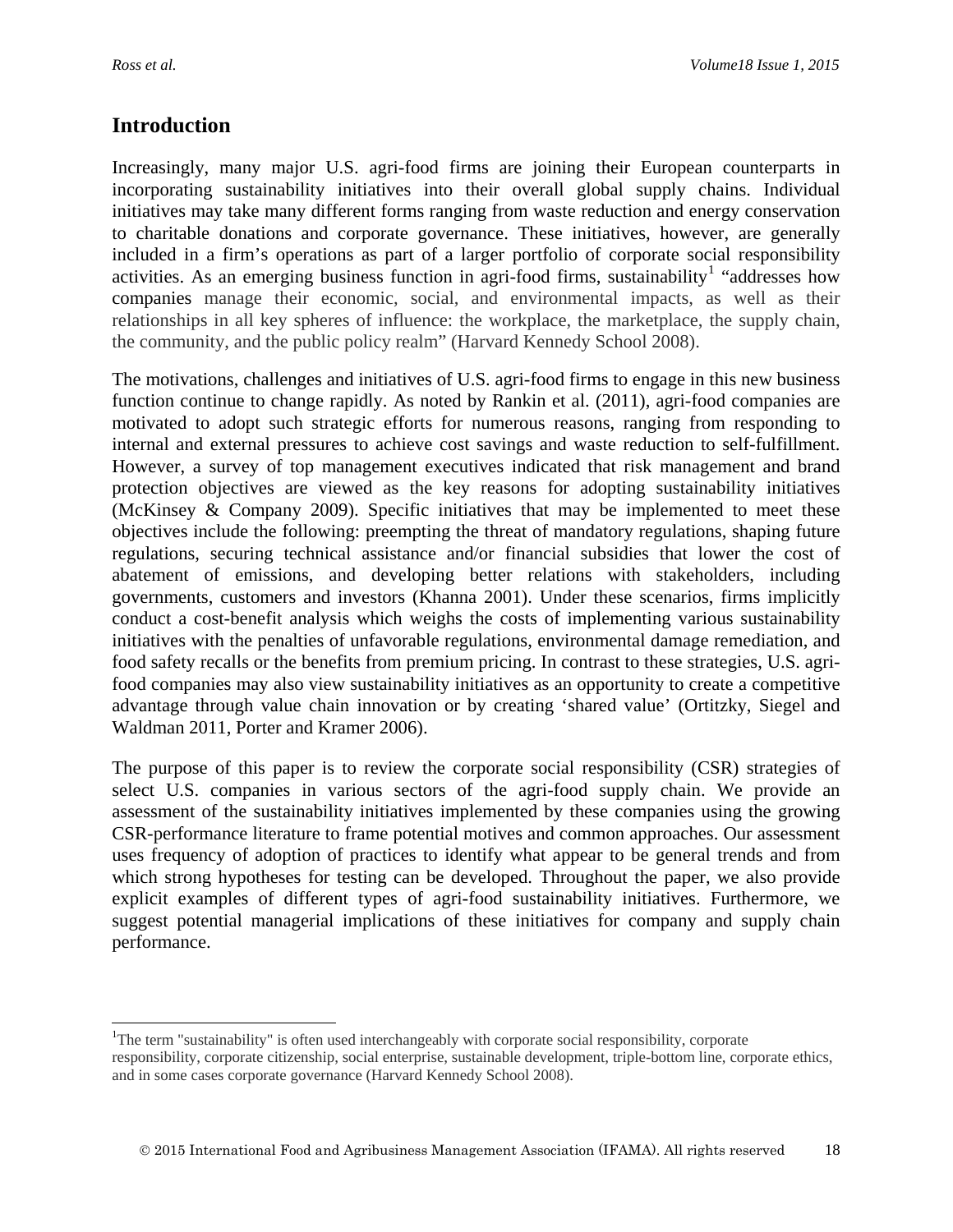The rest of the paper is organized into four sections. First, some of the drivers behind the implementation of sustainability initiatives are presented and discussed. These drivers include both supply-side and demand-side competitive pressures as well as non-market ethical orientations of organizational leaders. The second section provides a review of the literature on CSR with a particular focus on the strategic uses of sustainability initiatives and their effect on firm performance. In the third section, a content analysis of the sustainability initiatives adopted by U.S. agri-food firms at two time periods is presented. To support this analysis, this section also highlights several initiatives to provide specific examples of the types of initiatives that have been implemented by these firms in their supply chains. The content analysis utilizes information included in the sustainability reports published by fourteen leading agri-food firms, consisting of two firms in each of the following sectors: retail (Walmart, Kroger), food service (McDonalds, Starbucks), food manufacturing (ConAgra, Kraft), beverage manufacturing (Coca-Cola, PepsiCo), livestock processing (Smithfield, Tyson), first handler/agricultural processing (Cargill, Archer Daniels Midland), and input supply (Monsanto, Deere) sectors. Finally, we offer directions for future research in this area. In particular, we aim to assess the challenges of estimating costs and benefits for participants and the difficulties associated with identifying their locations and effects in the supply chain. The paper argues that the success and endurance of agri-food supply chains that purport to pursue sustainability objectives may depend critically on the distribution of the associated costs and benefits of implementing those objectives. Where these costs and benefits of sustainability initiatives are perceived to be unfairly distributed, supply chain problems such as opportunism and moral hazard may arise. This paper calls on supply chain leaders to give careful consideration to the distribution of net benefits across the chain to ensure these problems are minimized.

## **Drivers of Sustainability Initiatives**

Food companies face several incentives to engage in sustainability initiatives, which include both a growing pressure to respond to various stakeholder groups (Freeman 2010) and a desire to exploit the link between CSR and competitive advantage (Ambec and Lanoie 2008, Porter and Kramer 2006, Porter and Van der Linde 1995). In the former case, the rapid adoption of information technology, social media, and globalization have each increased the ability of special interest groups to promote their interests and to hold firms accountable in the public domain. As such, these groups have been increasingly active in exercising their authority to grant a "freedom to operate<sup> $2$ </sup> to agri-food companies (Shaw et al. 2010). Furthermore, their approval (or disapproval) of company activities has become a significant factor in the determination of the reputation and brand values of such companies. For companies whose value is largely tied up in the value of their brand<sup>[3](#page-2-1)</sup>, managing the interests of stakeholder groups and responding to their demands for environmentally-friendly production processes and socially acceptable management practices has become a high priority. According to a survey of corporate financial officers and investment professionals, maintaining a good corporate reputation and/or brand equity is the number one way sustainability programs can improve a company's financial performance (McKinsey & Company 2009).

<span id="page-2-0"></span><sup>&</sup>lt;sup>2</sup> "Freedom to operate" or "license to operate" is a common term in the sustainability literature to describe the  $\overline{a}$ 

<span id="page-2-1"></span>growing power of stakeholders and special interest groups to limit a firm's ability to operate (or sell products).  $3$  Upwards of 60% of the value of many food companies is attributable to their brand (Sporleder and Louiso 2004)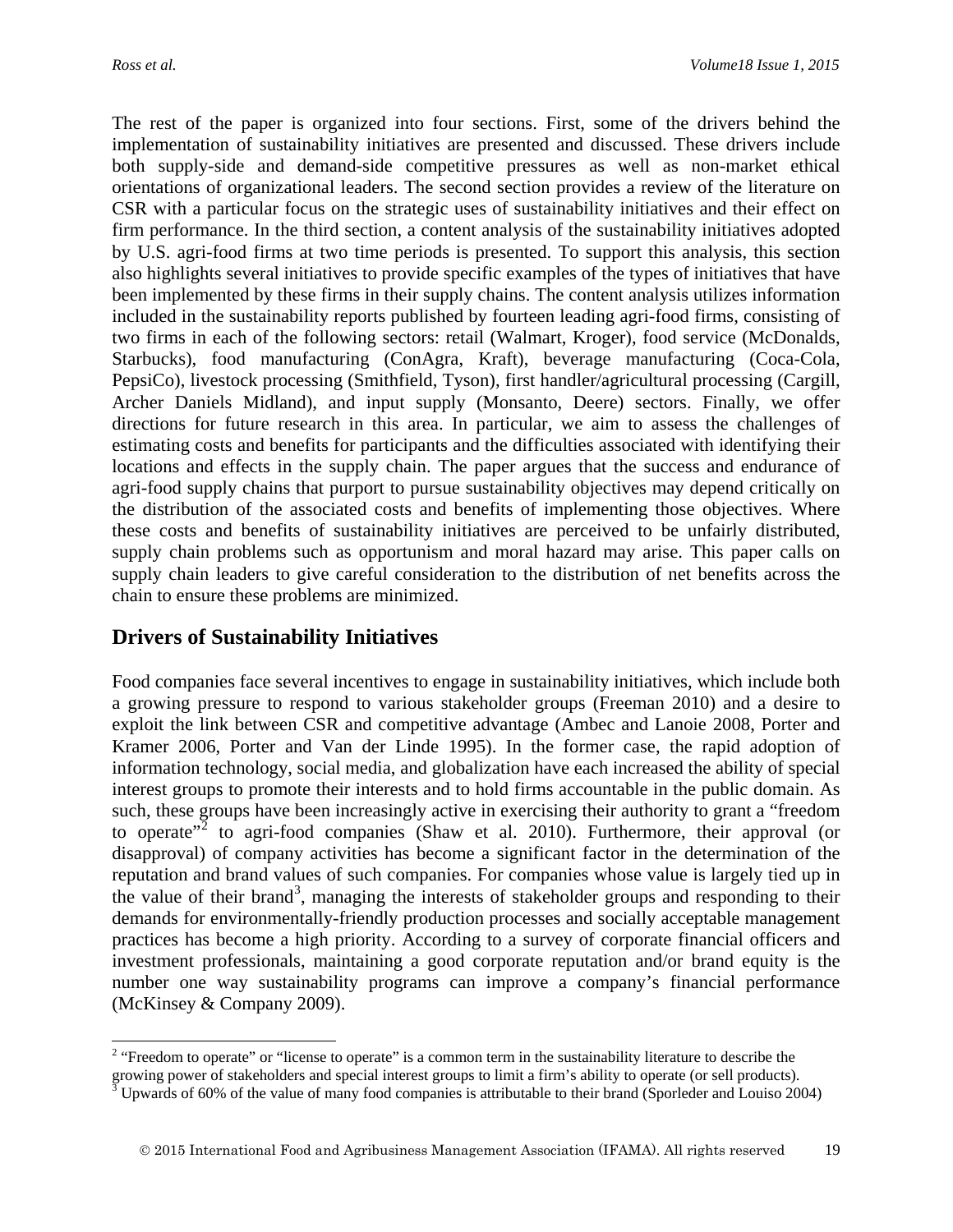Companies also recognize that there are also both supply-side and demand-side drivers for implementing sustainability initiatives. On the supply-side, the introduction of "green" practices is seen as both an important source of immediate and long-term cost savings and a differentiating factor in the marketplace (Hauschildt and Schulze-Ehlers 2014). In a report by Pulse Canada (2009), the top 50 food companies' the most cited initiatives were those that reduce energy and water usage, as well as packaging, and transportation resources. These reduction goals have the dual advantage of reducing resource usage and environmental impact and significantly reducing the costs of inputs and marketing. Ambec and Lanoie (2008) note that these gains contribute to the attractiveness of the product and promote market access opportunities. Far less prevalent initiatives have been sustainability initiatives focused on the "people" dimension or on the social environment (Pfeffer 2010, Bitsch 2010). These types of initiatives may provide an untapped opportunity for U.S. agri-food companies.

Food companies are also responding to the increasing consumer demand for sustainably produced products. According to a Natural Marketing Institute (2009) consumer segmentation study, LOHAS (Lifestyles of Health and Sustainability) consumers make up 17% of the U.S. general population. These consumers are those that are active stewards of the environment and are willing to pay a premium for green and socially responsible products. In a similar study, 54% of shoppers considered sustainability to be one of their decision-making factors and are "Leaning Green" (Bearse et al. 2009). Furthermore, "green" characteristics were found to be more important for consumable products such as food than for durable merchandise (Bearse et al. 2009). A consequence of this increased demand for sustainably produced products has been the growth of green or social advertising, and the practice of "greenwashing" (Bazillier et al. 2013). Greenwashing occurs when firms actively mislead consumers regarding their environmental practices or the environmental benefits of their product or service. Consumers have thus become increasing skeptical of green claims and Furlow (2010) has postulated that even firm's with legitimate sustainability initiatives will lose any competitive edge they might have gained because of this consumer skepticism. Some companies have even taken steps to withhold their positive environmental initiatives (Zmuda and Parekh 2008).

Another important driver of sustainability initiatives has been corporate leadership's belief in the "rightness" of embarking on sustainability initiatives. A case in point is Coca-Cola Corporation's CEO, Muktar Kent, who bills himself as Chief Sustainability Officer. On the appointment of an executive responsible for sustainability: "I have not appointed another one and never will. That's me." (Shapiro 2010). Similar sentiments have been seen in many other organizations, where a senior executive has believed so strongly in the strategy as to persuade the whole company to come along. This belief is not frequently misplaced because it is couched within the context of helping the company profitably enhance its market share and secure its competitiveness.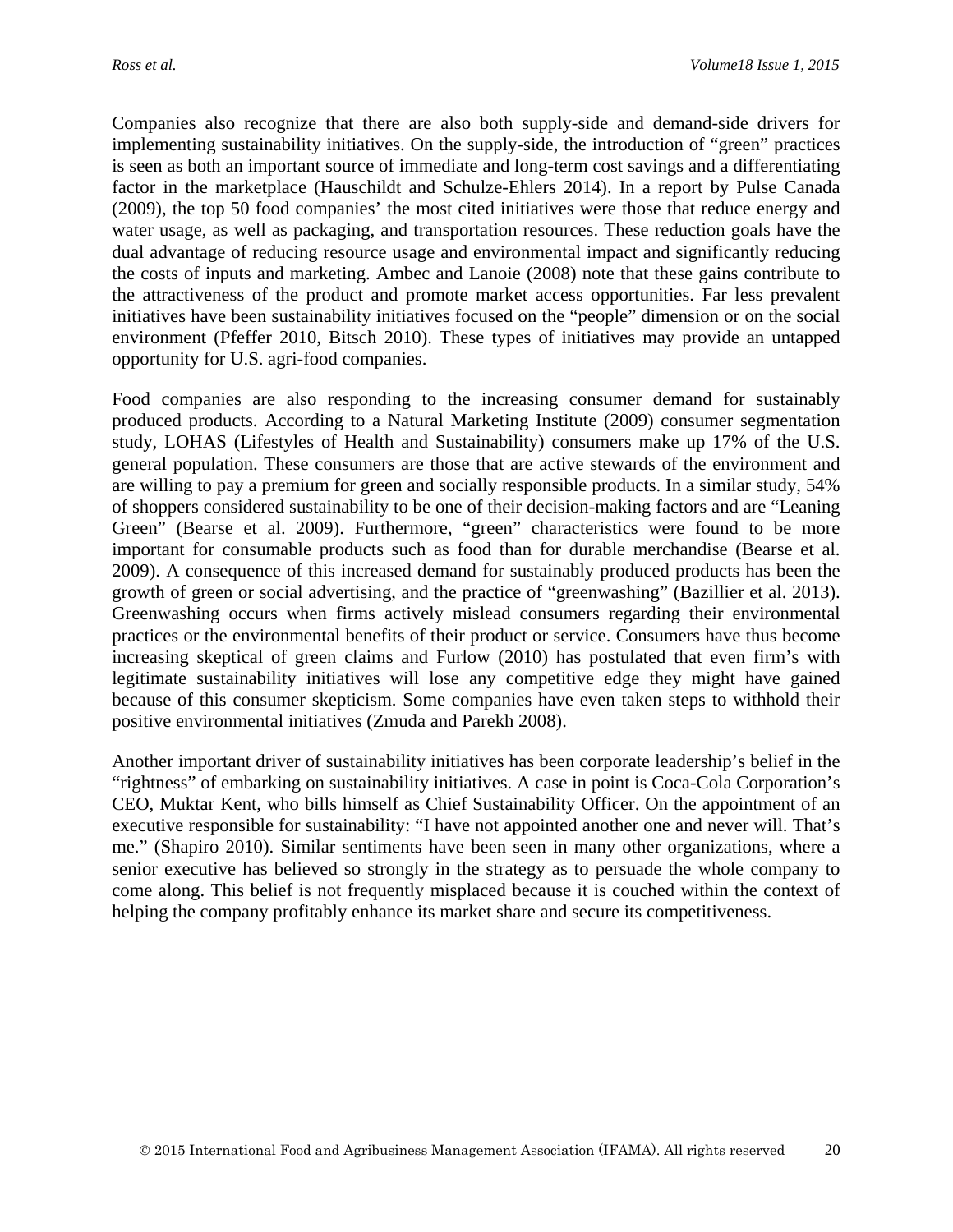### **Sustainability Initiatives and Firm Performance**

Given the incentives to adopt sustainability initiatives, there has been significant scholarly interest in studying the effect of sustainability initiatives on firm performance. In general, the sustainability-performance literature can be broadly categorized into short and long run research studies. Short-run research studies have mostly employed the event study methodology. The idea here has been to estimate stock market reactions to sustainability related events. In the finance and management literature, many studies have analyzed the impact of events that signal a firm's level of sustainability, such as environmental performance (Jacobs, Singhal, and Subramaniam 2010), food safety performance (Mazzocchi, Ragona, and Fritz 2009, Thomsen and McKenzie 2001, Wang, Qiu, and Kong 2011), organizational performance (Eccles, Ioannou, and Serafeim 2013, Hubbard 2009), and addition or deletion from a reputed sustainability index (Cheung 2010, Detre and Gunderson 2011).

Negative sustainability performance such as product recall, fines and violations, were found to have a severe adverse impact on the financial performance of concerned firms (Thomsen and McKenzie 2001, Henson and Mazzocchi 2002). On the other hand, positive performance was found not to result in positive gains (Detre and Gunderson 2011, Jacobs, Singhal, and Subramaniam 2010). In fact, Detre and Gunderson (2011) found that the share value of publicly traded U.S. agribusiness firms reacts negatively when the announcement is made that the firm is added to the Dow Jones Sustainability Index. Sustainability managers, however, are reminded that short-term analyses of sustainability and performance only capture the immediate impacts of negative or positive events. Such studies often fail to account for the complete sustainabilityperformance picture. In particular, they fail to capture how firm's organizational capabilities adjust to these initiatives over the long-term. One can argue that firms with strong sustainability performance have the ability to bounce back more quickly from sustainability related risks. For example, firms that are able to efficiently trace food safety issues back to their source are more likely to minimize food recalls. Such firm specific attributes as resilience, responsiveness, supply chain traceability and other organizational capabilities that result from sustainability initiatives are not typically included in short-term studies. Furthermore, since the short-run studies rely on investors (via stock markets) to measure the financial performance of companies, they neglect the performance responses from other significant stakeholders like consumers, government, societal organizations and knowledge institutions that may be able to interpret information about corporate social responsibility more accurately (Orlitzky 2013). Long-run studies, therefore, become necessary to allow for a full adjustment process that reflects both changes in organizational capabilities and effects on multiple stakeholders.

Long-run studies are often richer than short-run studies<sup>[4](#page-4-0)</sup> with respect to the choice of variables concerning financial and sustainability performance. In the long-run corporate sustainabilityfinancial performance literature, much attention has been paid to the relationship between the implementation of sustainability initiatives and economic performance, focusing primarily on the assumed cost and benefit tradeoff of adopting "green" practices (De Bakker, Groenewegen, and Den Hond 2005, Siegel and Vitaliano 2007, Orlitzky, Schmidt, and Rynes 2003, Moore 2001, Klein and Dawar 2004, McWilliams and Siegel 2000, McGuire, Sundgren, and Schneeweis 1988, Luo and Bhattacharya 2006, Orlitzky 2001, Ambec and Lanoie 2008, Hart and Ahuja 1996, Carter 2005, Klassen and McLaughlin 1996, Goll and Rasheed 2004, Stanwick and

<span id="page-4-0"></span><sup>&</sup>lt;sup>4</sup> Long-run studies often look at annual financial and sustainability performance indicators, while short-run studies primarily analyze daily stock returns to capture response of investors to CSR related events.  $\overline{a}$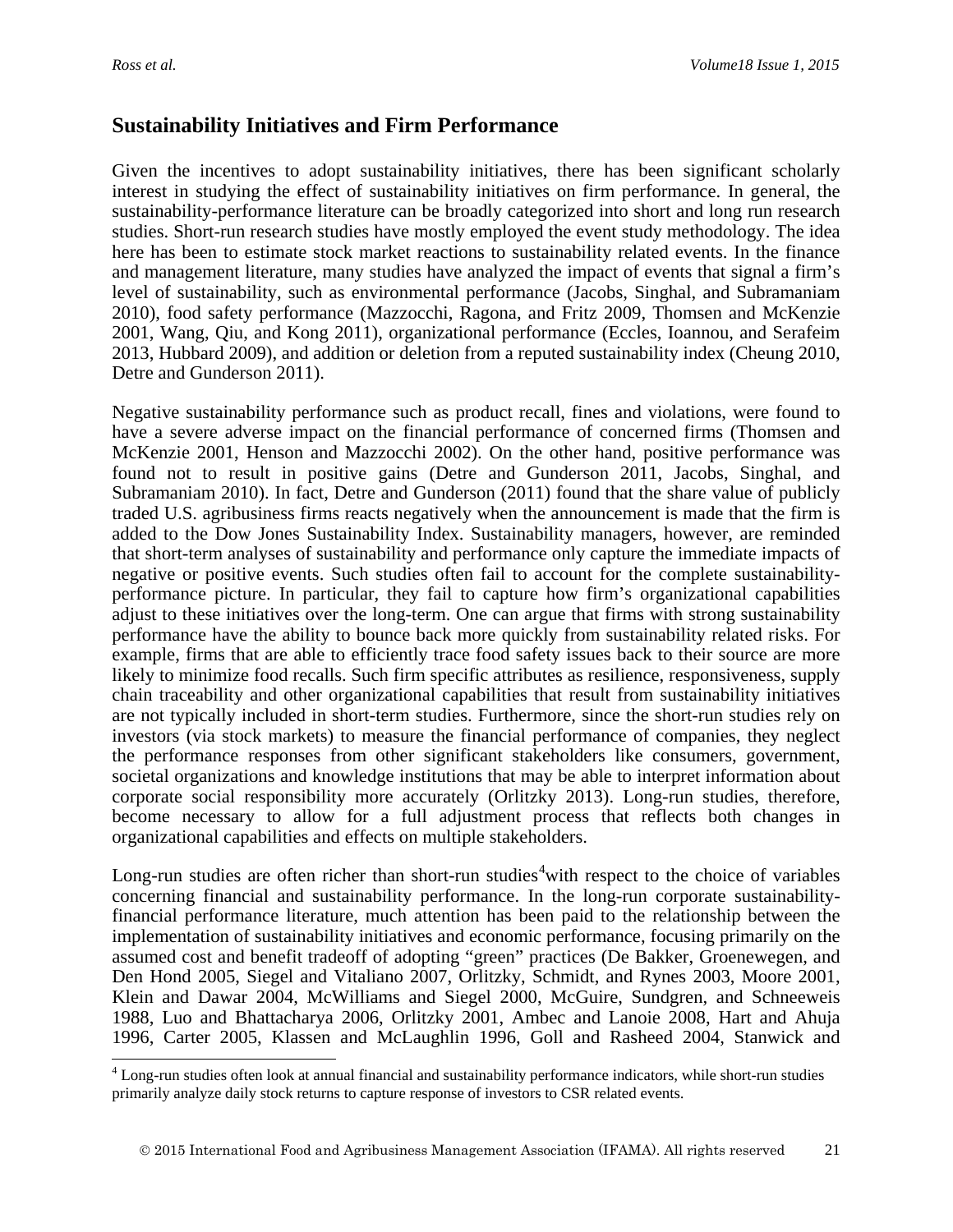Stanwick 1998). In their meta-analysis of CSR-financial performance studies across multiple industries and contexts, Orlitzky et al. (2003) found a significant positive correlation between CSR and financial performance though the effect size was small (mean observed correlation = 0.18). In a similar study, Peloza (2009) found that out of 128 studies that examined the CSRfinancial performance relationship, 59% found a positive relationship, 27% a mixed or neutral relationship, and 14% a negative relationship. Studies specific to the agriculture and food sector are limited. One exception is a study of corporate social and financial performance in the UK Supermarket Industry, in which the authors observed a negative relationship between these two performance variables (Moore 2001). However, it should be noted that this study was limited to eight firms and the results were only descriptive in nature.

Given these long-term results, management scholars have come to view sustainability as a potential source of competitive advantage for those firms that choose to adopt such initiatives (Ambec and Lanoie 2008, Porter and Kramer 2006, Porter and van der Linde 1995). In their work, Ambec and Lanoie (2008) highlight seven ways in which sustainability initiatives can increase corporate performance (Figure 1). They argue that expanding market access and reducing raw material and capital costs may improve firm performance. The firm may also benefit from lower energy costs even as they build better relationships with their external stakeholders. This positions stakeholders to become advocates for the company and the company is able to benefit from the stakeholders' network to expand their markets (Freeman 2010). Most importantly, the potential benefits of strategic sustainability efforts are often amplified across performance variables over time (Ambec and Lanoie 2008).



**Figure 1.** Positive Links between Environmental and Economic Performance **Source.** Reproduced from Ambec and Lanoie, 2008 (Figure 1).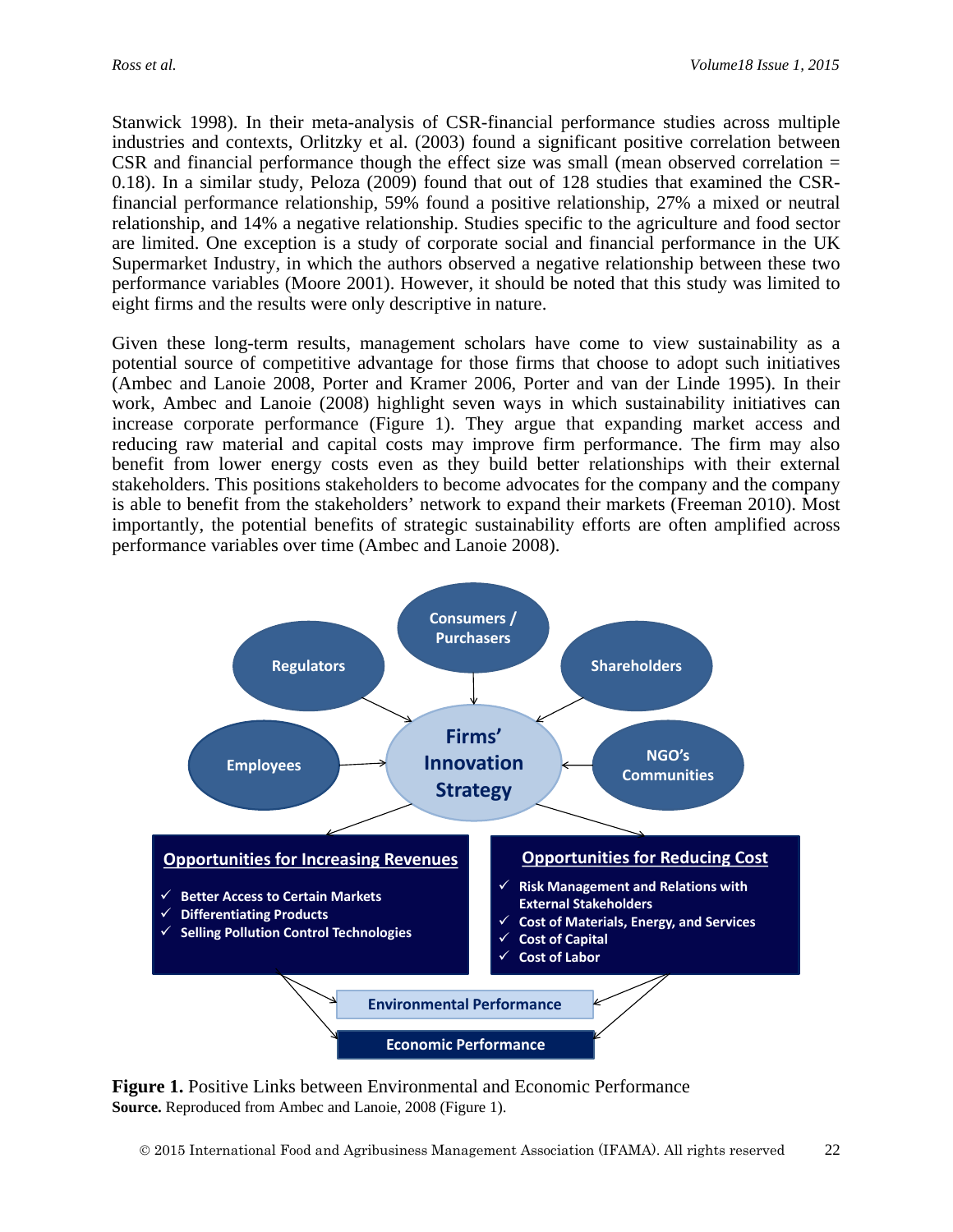## **Overview of Sustainability Initiatives in U.S. Agri-Food Firms**

According to a Pulse Canada report (2009), over 80% of the top 50 food companies have made a public commitment to sustainability with many of those same companies having created an office of CSR within their organizations. To meet these commitments, food and agribusiness companies have initiated various sustainability programs, both independently and collectively with other food companies, non-government organizations and regional governments. Although many of these initiatives focus on resource and cost reduction programs, criteria for participating in the supply chain, and charitable donations, other initiatives have used sustainability initiatives to capture competitive advantage through innovation (Genier, Stamp, and Pfitzer 2008, Porter and Kramer 2006). These latter initiatives tend to focus on establishing alliances with supply chain partners to share information and risk, while aligning supply chain activities to meet sustainability objectives.

In this section, we provide a brief overview of the CSR strategies of select U.S. firms across various sectors of the agri-food supply chain. For this purpose we conduct summative content analysis. This type of content analysis is a widely used qualitative research technique and is particularly useful to generate meaningful insights and identify general trends with respect to the unit of analysis (Hsieh and Shannon 2005). Our analysis further classifies and codes sustainability initiatives according to seven categories of initiatives that were deducted from the analysis. These initiatives<sup>[5](#page-6-0)</sup> are broken down by the sustainability category that they address: 1) environment, 2) food safety, 3) sourcing and supply chain relationships, 4) corporate governance, 5) labor, 6) sustainable products and practices, and 7) community development. A description of each sustainability category is provided in Table 2. Furthermore, we also classify each initiative by type of program: a) internal activities such as goal setting, technology adoption, promotion programs, and restructuring; b) standard and code programs; c) community or charitable donation programs; d) product innovations; and e) value chain innovation programs, including stakeholder partnerships.

The data for this study were collected from the CSR reports of fourteen selected U.S. agri-food firms at various stages of the supply chain during two time-periods: 2007-09 and 2009-11. Only the latest CSR report in each period was used. Within the sample, it is common practice not to publish CSR reports every year. The firms selected for this study include agri-food firms in the following sectors: retail (Walmart and Kroger), beverage manufacturing and distribution (Coca-Cola and PepsiCo), meat processing (Tyson and Smithfield), agro-processing (Archer Daniels Midland and Cargill), food service (McDonalds, Starbucks), food manufacturing (ConAgra, Kraft) and input supply (Monsanto, Deere & Company). Table 1 provides a description of each of the selected companies. These companies were selected on the basis of the size of their operations (i.e., market capitalization) and their experience with designing and implementing sustainability programs and initiatives. They do not represent an exhaustive set of leading sustainable agri-food companies. Given that sustainability is an emerging business function, there is also little consensus among stakeholder groups regarding the meaning and usage of sustainability-related terminology. For this reason, the use of qualitative data analysis software and/or algorithmic-based word searches would be problematic; instead the CSR reports were

<span id="page-6-0"></span><sup>&</sup>lt;sup>5</sup>An expanded list of company initiatives can be obtained through request to the corresponding author.  $\overline{a}$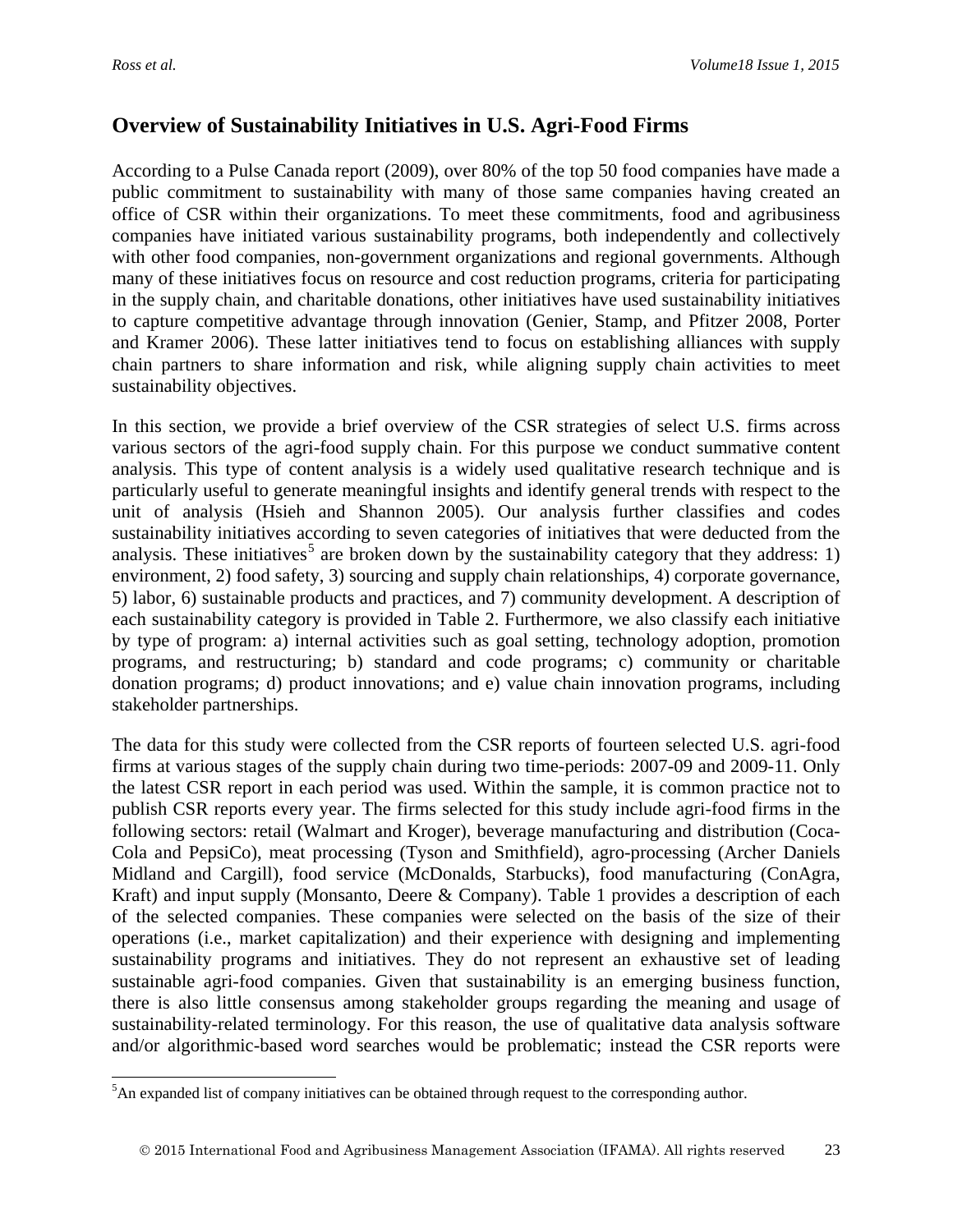manually coded and analyzed. The limited sample size in this study is a constraint and precludes further statistical analysis. This approach is common in qualitative review studies such as the one presented here (Hsieh and Shannon 2005).

| <b>Category of Sustainability Initiatives</b> | <b>Category Related Programs</b>                                                                                                                   |
|-----------------------------------------------|----------------------------------------------------------------------------------------------------------------------------------------------------|
| Environment                                   | Waste reduction, water conservation, energy conservation,<br>emission reduction, renewable energy, environmental<br>stewardship, land conservation |
| Food Safety                                   | Food Safety                                                                                                                                        |
| Sourcing & Supply Chain Relationship          | Vendor standards, responsible sourcing, supplier benefits,<br>supply chain relationships                                                           |
| Corporate Governance                          | Corporate Governance                                                                                                                               |
| Labor                                         | Diversity, employee safety, employee benefits                                                                                                      |
| Sustainable Products/services                 | Wellness, animal welfare                                                                                                                           |
| <b>Community Development</b>                  | Community projects, donations                                                                                                                      |

| Firm          | <b>SIC</b> | <b>Market Value</b><br>(USD Millions) | <b>Sales</b><br>(USD Millions) | <b>Employees</b><br>(Thousands) | <b>Profitability</b><br>(ROA) | <b>Brand Value**</b><br>(USD Millions) |
|---------------|------------|---------------------------------------|--------------------------------|---------------------------------|-------------------------------|----------------------------------------|
| Kroger        | 5411       | 13,329                                | 90,374                         | 339                             | 0.03                          |                                        |
| Walmart       | 5411       | 209,728                               | 444,948                        | 2,200                           | 0.08                          | 36,220                                 |
| McDonalds***  | 5812       | 102,477                               | 27,006                         | 420                             | 0.17                          | 35,593                                 |
| Starbucks***  | 5812       | 27,774                                | 11,700                         | 149                             | 0.17                          | 3,663                                  |
| Kraft         | 2000       | 66,049                                | 54,366                         | 126                             | 0.04                          | 4,644                                  |
| ConAgra***    | 2000       | 10,251                                | 13,263                         | 26                              | 0.11                          | 3,115                                  |
| PepsiCo***    | 2080       | 103,771                               | 66,504                         | 297                             | 0.09                          | 14,590                                 |
| Coca Cola***  | 2080       | 158,342                               | 46,565                         | 146                             | 0.11                          | 71,861                                 |
| Smithfield*** | 2011       | 3,299                                 | 13,094                         | 46                              | 0.05                          |                                        |
| Tyson***      | 2011       | 6,420                                 | 32,266                         | 115                             | 0.07                          | $\overline{\phantom{a}}$               |
| Cargill*      | 2046       |                                       |                                |                                 |                               |                                        |
| <b>ADM</b>    | 2070       | 20,381                                | 80,676                         | 31                              | 0.05                          |                                        |
| Monsanto***   | 100        | 36,898                                | 11,822                         | 26                              | 0.08                          |                                        |
| John Deere    | 3523       | 30,821                                | 31,629                         | 61                              | 0.06                          | 3,651                                  |

|  | Table 2. Description of selected agri-food companies (2012 values). |
|--|---------------------------------------------------------------------|
|  |                                                                     |

**Sources.** Compustat (North America, Annual) and Brand Finance,

http://brandirectory.com/league\_tables/table/global-500-2012. \*Cargill in a privately-held company, financial data is not available. \*\* blanks indicate companies not listed in the Top 500 Brands by Brand Finance in 2012. \*\*\* Company's latest CSR report follows GRI Sustainability Reporting Guidelines.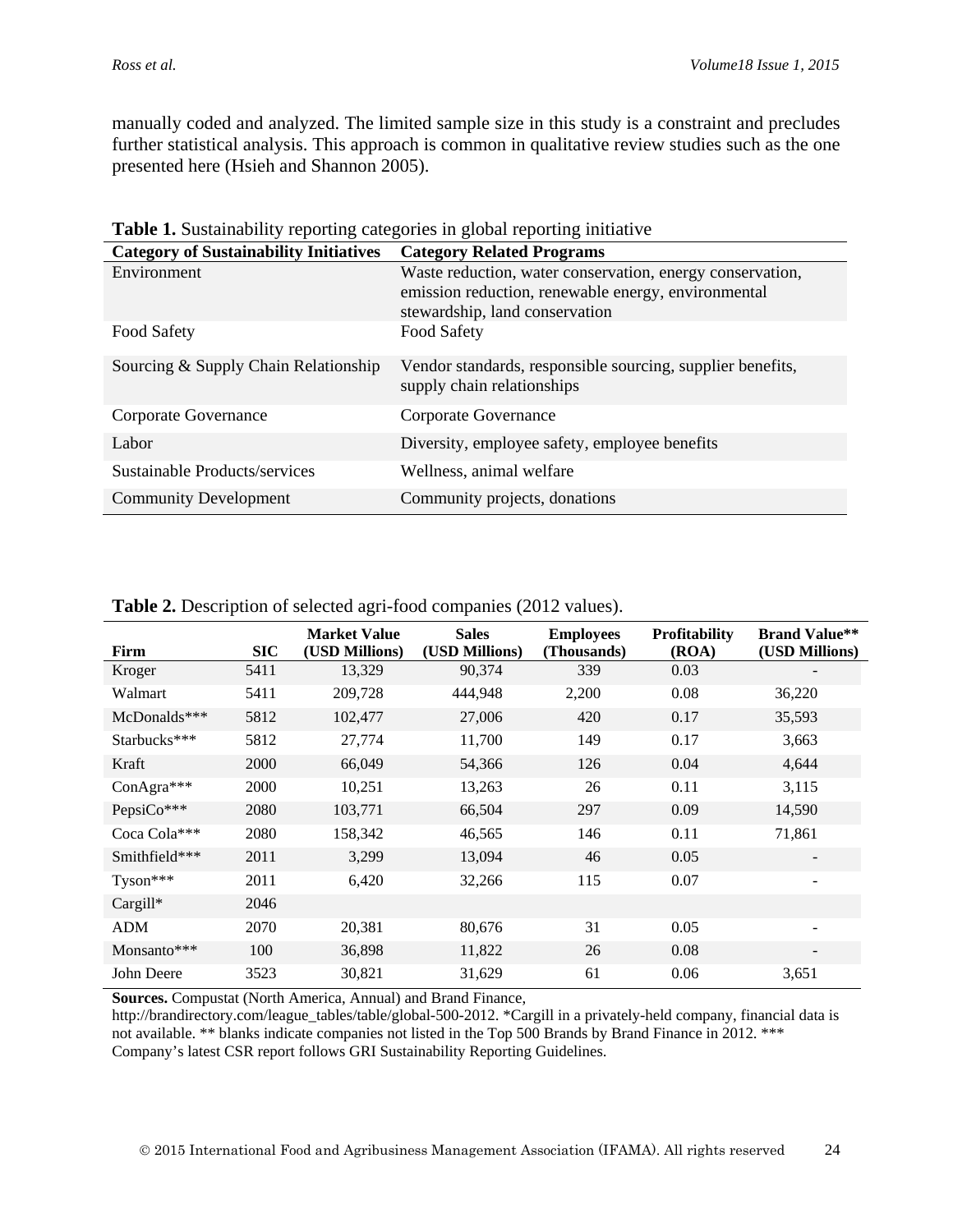## **Company Sustainability Initiatives by Category**

Table 2 provides a description of the categories that were identified by the content analysis. These categories are consistent with the guidelines of the Global Reporting Initiative (GRI) and sustainability indices such as the Dow Jones Sustainability Index and KLD-DLS400. We describe each of these important initiatives and indices in further detail below.

#### *Global Reporting Initiative (GRI)*

The Global Reporting Initiative (GRI) is a "network-based organization that produces a comprehensive sustainability reporting framework that is widely used around the world." (The Coca-Cola Company 2011). GRI defines sustainability reporting as the practice of measuring, disclosing, and being accountable to internal and external stakeholders for organizational performance towards the goal of sustainable development. (Global Reporting Initiative 2013) Sustainability reports that are prepared following the guidelines of the GRI reporting framework disclose the outcomes and results that occurred within the reporting period in the context of organization's commitments, strategy, and management approach to sustainability initiatives. The most recent version of the reporting framework, GRI-3.1, was launched in March 2011 and claims to be the most comprehensive sustainability reporting guidance available today (Global Reporting Initiative 2013).

The GRI-3.1 guidelines have two broad sustainability components: general initiatives and sectorspecific initiatives. For example, the GRI launched specific sustainability reporting guidelines for the food processing sector, which include sourcing and animal welfare, percentage of work time lost due to industrial disputes, production of healthy and affordable food, among others.

As of the 2010 reporting year, 180 U.S. organizations had issued GRI reports, a 28% increase from the previous year (Global Reporting Initiative 2013). Based on the most recently available sustainability reports, all the agri-food firms in this study except Kraft, Deere, Cargill and ADM utilize the GRI framework. Table 3 uses the seven GRI-3.1 sustainability categories mentioned above to present the number of sustainability initiatives found in each of the fourteen CSR reports of the selected agri-food companies (See appendix for Table 3).

#### *Sustainability Indices*

Following the growing acceptance of socially responsible investing (SRI) within corporate and investment communities, several sustainability indices have been launched (Fowler and Hope 2007). These indices are used to signal to investors the performance of companies on a variety of environmental, social, and economic issues. Among the most widely used sustainability indices include the Domini Social 400 (DS400) and the Dow Jones Sustainability Index (DJSI); both assess the sustainability performance of large firms based on their market value.

The DS400 was the world's first sustainability index and launched in 1990. This index integrates environmental, social and governance (ESG) factors in its rating of the sustainability performance of companies included in the largest 3,000 U.S. equities. It uses the following seven key issue areas to evaluate companies: (1) community relations (charitable giving, support of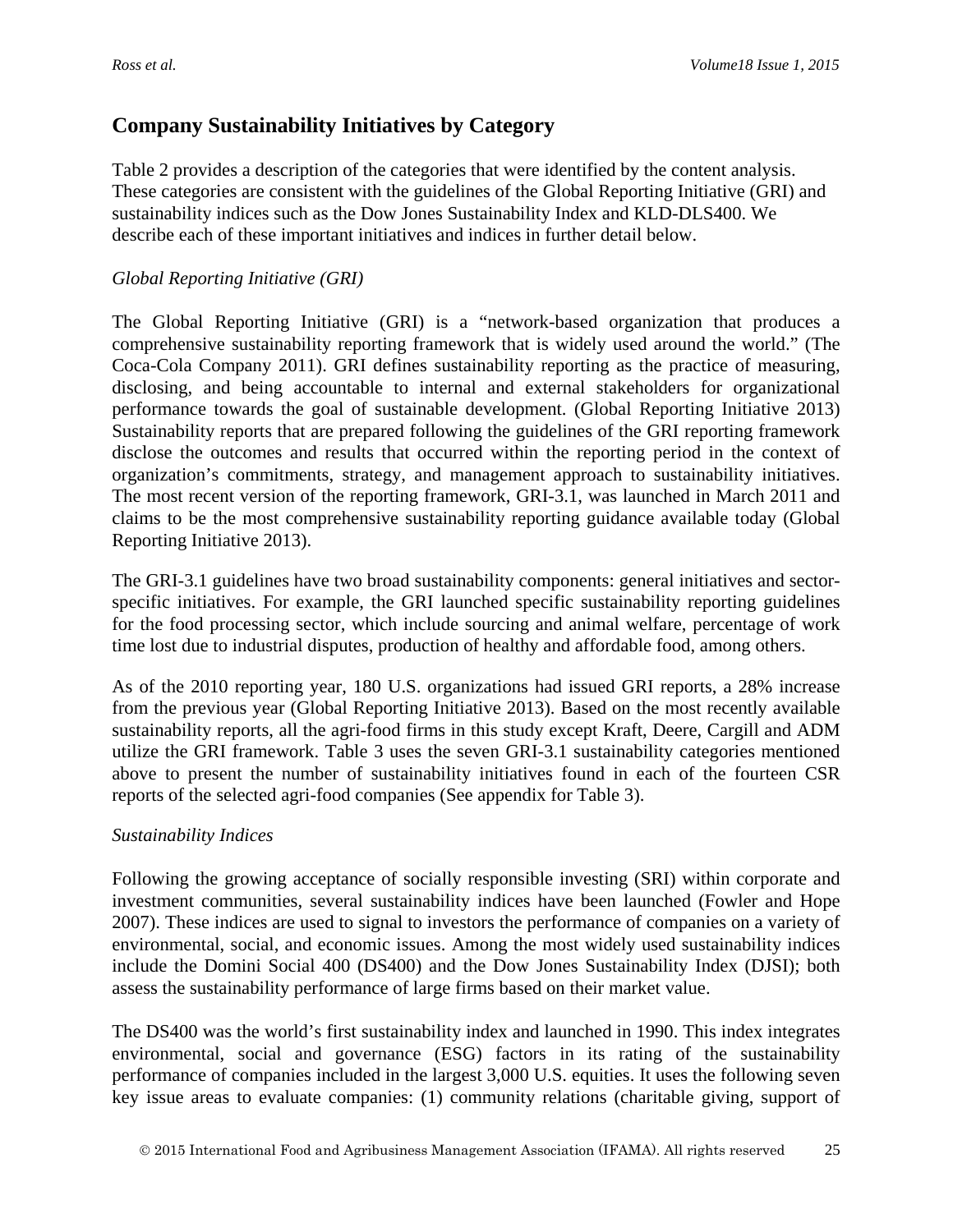education, etc.); (2) corporate governance (compensation, ownership, transparency, etc.); (3) diversity (employment of disabled, women and minority contracting, etc.); (4) employee relations (health and safety, employee involvement etc.); (5) environment (clean energy, recycling, management systems, etc.); (6) human rights (labor rights, relation with natives, etc.); and (7) product (quality, innovations, etc.)

The DJSI, which was launched in 1999, has adopted a positive screening approach to construct its index. The index includes a subset of Dow Jones-listed companies that score highest on a comprehensive list of sustainability criteria. The DJSI's assessment is based on three distinct sections covering (1) economic (corporate governance, code of conduct, customer relationship management, risk management, etc.); (2) environment (reporting, performance and management systems); and (3) social (philanthropy, labor practices, talent attraction, supplier standards, etc.) management practices (RobecoSAM 2014). Table 4 provides membership information for the selected fourteen agri-food industries on these two indices during the years, 2009-2011.

| <b>Table 4.</b> Membership in sustainability indices by selected agri-food firms (2009-2011). |              |              |              |              |              |              |  |  |  |  |  |
|-----------------------------------------------------------------------------------------------|--------------|--------------|--------------|--------------|--------------|--------------|--|--|--|--|--|
|                                                                                               | 2009         |              |              | 2010         |              | 2011         |  |  |  |  |  |
| Firm                                                                                          | <b>DJSI</b>  | <b>DS400</b> | <b>DJSI</b>  | <b>DS400</b> | <b>DJSI</b>  | <b>DS400</b> |  |  |  |  |  |
| Kroger                                                                                        |              |              |              |              |              |              |  |  |  |  |  |
| Walmart                                                                                       |              |              |              |              |              |              |  |  |  |  |  |
| McDonald's                                                                                    | ✓            | ✓            | ✓            | ✓            | ✓            |              |  |  |  |  |  |
| <b>Starbucks</b>                                                                              | $\checkmark$ | $\checkmark$ | $\checkmark$ | ✓            | $\checkmark$ |              |  |  |  |  |  |
| Kraft                                                                                         | ✓            | ✓            | ✓            | ✓            | ✓            |              |  |  |  |  |  |
| ConAgra                                                                                       |              |              |              |              | $\checkmark$ |              |  |  |  |  |  |
| PepsiCo                                                                                       | ✓            | $\checkmark$ | ✓            | ✓            | ✓            | $\checkmark$ |  |  |  |  |  |
| Coca Cola                                                                                     | $\checkmark$ |              | $\checkmark$ |              |              |              |  |  |  |  |  |
| Smithfield                                                                                    |              |              |              |              |              |              |  |  |  |  |  |
| <b>Tyson</b>                                                                                  |              |              |              |              |              |              |  |  |  |  |  |
| <b>ADM</b>                                                                                    |              |              |              |              |              |              |  |  |  |  |  |
| Cargill                                                                                       |              |              |              |              |              |              |  |  |  |  |  |
| Monsanto                                                                                      |              |              |              |              |              |              |  |  |  |  |  |
| John Deere                                                                                    |              | $\checkmark$ |              | ✓            |              | $\checkmark$ |  |  |  |  |  |

**Table 4.** Membership in sustainability indices by selected agri-food firms (2009-2011).

Note.  $\checkmark$ Indicates membership in the Sustainability Index

### **Company Sustainability Initiatives by Type**

In this section, we provide a brief review of different types of sustainability initiatives and provide examples of each type of sustainability initiative from the selected agri-food firms. This section serves as an important link between the data generated through the content analysis and actual sustainability practices. The specific examples provided for each of the different types of initiatives are used to establish the validity of results that are discussed in the next section.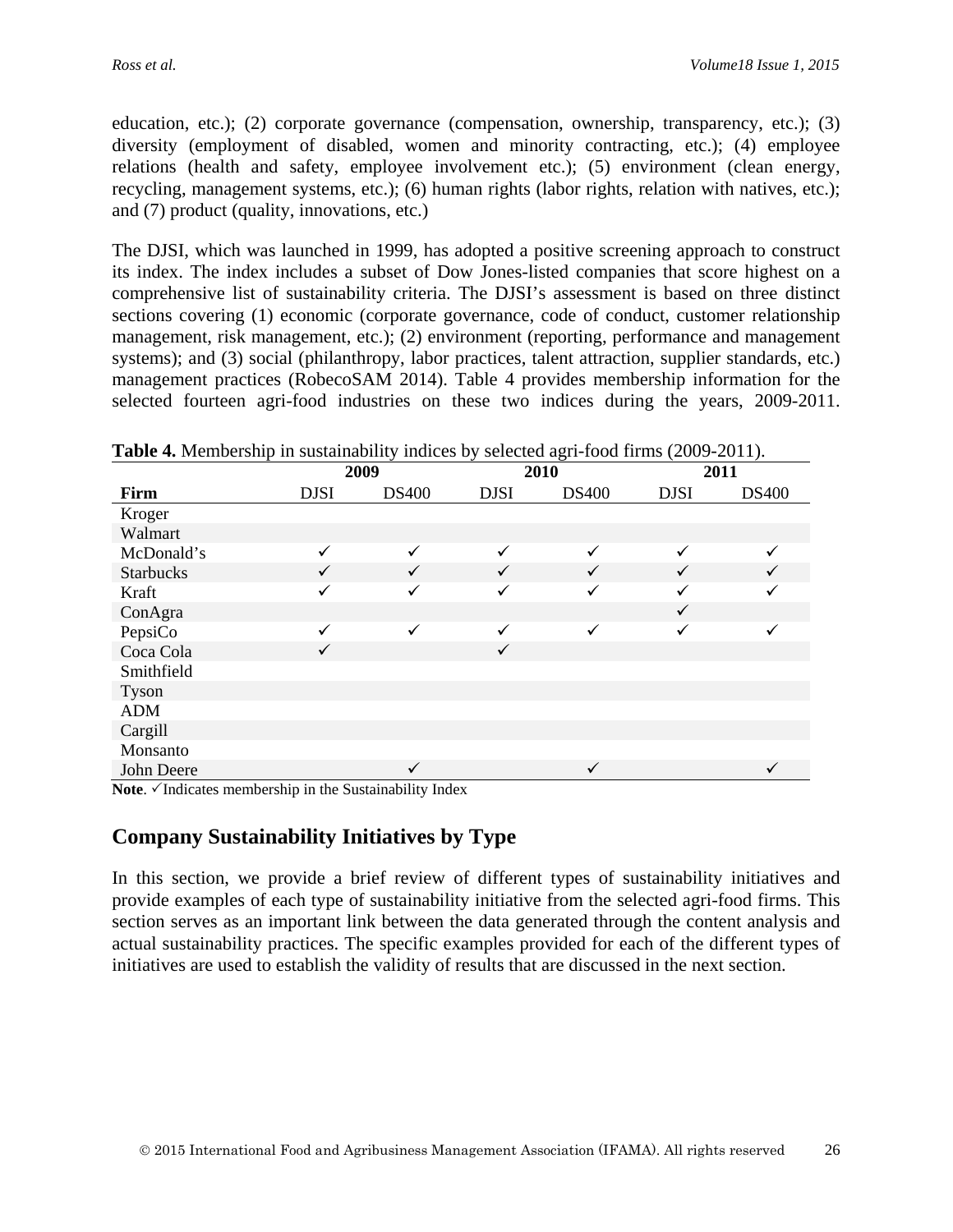| . .              | <b>Internal</b>   | <b>Codes and</b> | <b>Community</b><br><b>Support and</b> | <b>Product</b>    |                |                |              |
|------------------|-------------------|------------------|----------------------------------------|-------------------|----------------|----------------|--------------|
| Firm             | <b>Activities</b> | <b>Standards</b> | <b>Donations</b>                       | <b>Innovation</b> |                | <b>Other</b>   | <b>Total</b> |
| Kroger           | 13                | 6                | 4                                      | 3                 | 5              | $\theta$       | 31           |
| Walmart          | 5                 | $\overline{0}$   | 2                                      | 1                 | 5              | $\Omega$       | 13           |
| <b>Starbucks</b> | 4                 | $\mathbf{1}$     | 1                                      | 1                 | 6              | 3              | 16           |
| MacDonald's      | 11                | 2                | 3                                      | 5                 | 1              | 1              | 23           |
| Kraft            | 13                | 4                |                                        | 8                 | 5              | 2              | 33           |
| ConAgra          | 15                | 1                | $\bf{l}$                               | 5                 | $\overline{0}$ | 3              | 25           |
| PepsiCo          | 9                 | $\boldsymbol{0}$ | $\Omega$                               | 3                 | $\overline{4}$ | 1              | 17           |
| Coca Cola        | 7                 | $\mathbf{2}$     | 1                                      | 2                 | $\overline{4}$ | 1              | 17           |
| Smithfield       | 10                | $\boldsymbol{0}$ | $\overline{2}$                         | $\Omega$          | $\Omega$       | 3              | 15           |
| Tyson            | 10                | $\overline{0}$   | 2                                      | $\mathbf{1}$      | 5              | $\Omega$       | 18           |
| Cargill          | 8                 | 2                | $\overline{4}$                         | $\mathbf{1}$      | 3              | $\overline{4}$ | 22           |
| <b>ADM</b>       | 17                | $\mathbf{1}$     | 3                                      | $\Omega$          | $\Omega$       | 1              | 22           |
| Monsanto         | $\overline{4}$    | 2                | $\overline{2}$                         | 4                 | $\Omega$       |                | 13           |
| John Deere       | 8                 | $\overline{0}$   | 3                                      | $\Omega$          |                |                | 13           |
| <b>Total</b>     | 134               | 21               | 29                                     | 34                | 39             | 21             | 278          |

**Table 5.** Sustainability initiatives reported in the CSR reports of selected agri-food firms by initiative type (2009-11).

#### *Internal Resource and Cost Reduction Programs*

All companies report programs to reduce natural resource consumption and minimize environmental impact from their operating functions. This finding is consistent with a 2009 Pulse Canada report of sustainability initiatives adopted by the top 50 food companies. The initiatives reviewed in this study generally fall into four categories: 1) waste reduction, 2) water conservation, 3) energy conservation and 4) emission reduction. Energy conservation initiatives are particularly prevalent throughout the upstream supply chain and waste reduction more prevalent with downstream players. To achieve these objectives, most companies rely on the adoption of new technology. It is also worthwhile to note that for the companies in this study, performance evaluation appears to be most extensive for these types of initiatives. Examples of the types of initiatives that were included as internal resources and cost reduction programs are as follows:

- Cargill 100% of all Cargill-owned sows at company facilities will be moved from individual pens to group housing by the end of 2015, and all U.S. contract farms raising Cargill-owned sows will convert to group housing by the end of 2017 (Cargill 2014).
- Kroger divert 70% of waste away from landfills and incinerators across 2,600 stores by 2015 (Kroger 2014).
- John Deere established 2018 Eco-Efficiency Goals including: reduce energy consumptions and greenhouse gas emissions by 15% per ton of production; reduce water consumption by 15% per ton of production; and recycle 75% of total waste (Deere & Company 2014).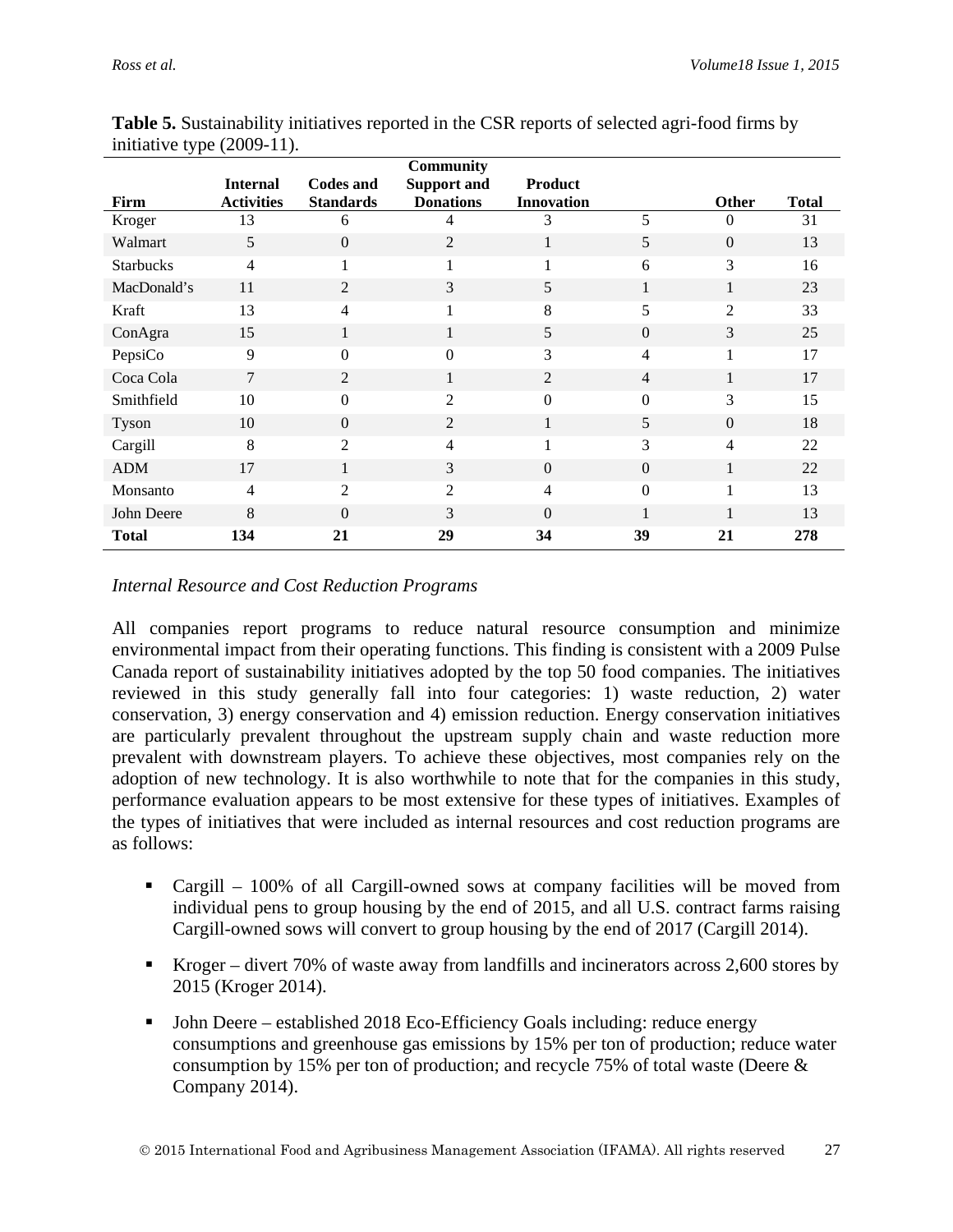#### *Standards and Codes*

The standard and codes approach has been widely used throughout the agri-food supply chain and is typically implemented by downstream players to provide incentives for upstream players to adopt specific management practices. These incentives may take one of two forms; price premiums and/or exclusion/restriction of non-compliant suppliers from the supply chain. In this way, standards and codes tend to serve to redistribute the risks of sustainability initiatives and impose greater costs on upstream supply chain partners. Thus, Genier et al. (2008) have described this approach as a defensive approach to sustainability. Standards and codes are typically implemented through audits, certification and training programs.

In general, the criteria for various standards and codes programs cover four specific sets of management practices: environmental, labor and social conditions, economic viability, and food safety management practices. Furthermore, the set of standards and codes implemented by food companies maybe proprietary as in the case of the Rainforest Alliance's Certification program, utilize government regulations such as Walmart's Global Sourcing Initiative, or they maybe a result of collective industry action (e.g. SAI Platform, Roundtable on Sustainable Palm Oil, etc.). Genier et al. (2008) provides a review of various standards and codes programs (See appendix for Table 6). Of note, there are few programs that are comprehensive and fully cover the full multi-dimensionality of the sustainability construct.

In addition to the standards and codes programs mentioned above, below are examples of such programs that are used or have been initiated by U.S. agri-food firms as indicated in their CSR reports:

 Starbucks – "In 2008 we set a goal that all of our coffee would meet out standards for ethical sourcing by 2015, through C.A.F.E. Practices, Fairtrade and/or other externally verified or certified programs…since 2005 we have worked with the Ethical Tea Partnership to collaborate with others in the tea industry, and to make sure that our tea is grown in a socially responsible way" (Starbucks 2014: 5-6)

#### *Charitable Donations*

Agri-food companies commonly reported donations to charities and community organizations as sustainability initiatives as well. These donations may take many forms, including the donation of money and food. Furthermore, related activities such as fundraising and volunteerism were also included in this type of sustainability initiative. Specific examples of this type of sustainability initiative are as follows:

- Archer Daniel Midland "Among our most notable contributions and developments [are]: the ADM Institute for the Prevention of Postharvest Loss at the University of Illinois, founded with a US\$10 million ADM Cares grant, [which] continues to work with smallholder farmers in the developing world to help preserve some of the millions of metric tons of grains and oilseeds lost each year to disease, pests and handing." (Archer Daniel Midland 2013: 2)
- ConAgra created the Child Hunger Ends Here® campaign that invites consumers to take action by entering codes found on specially marked packages. For every code found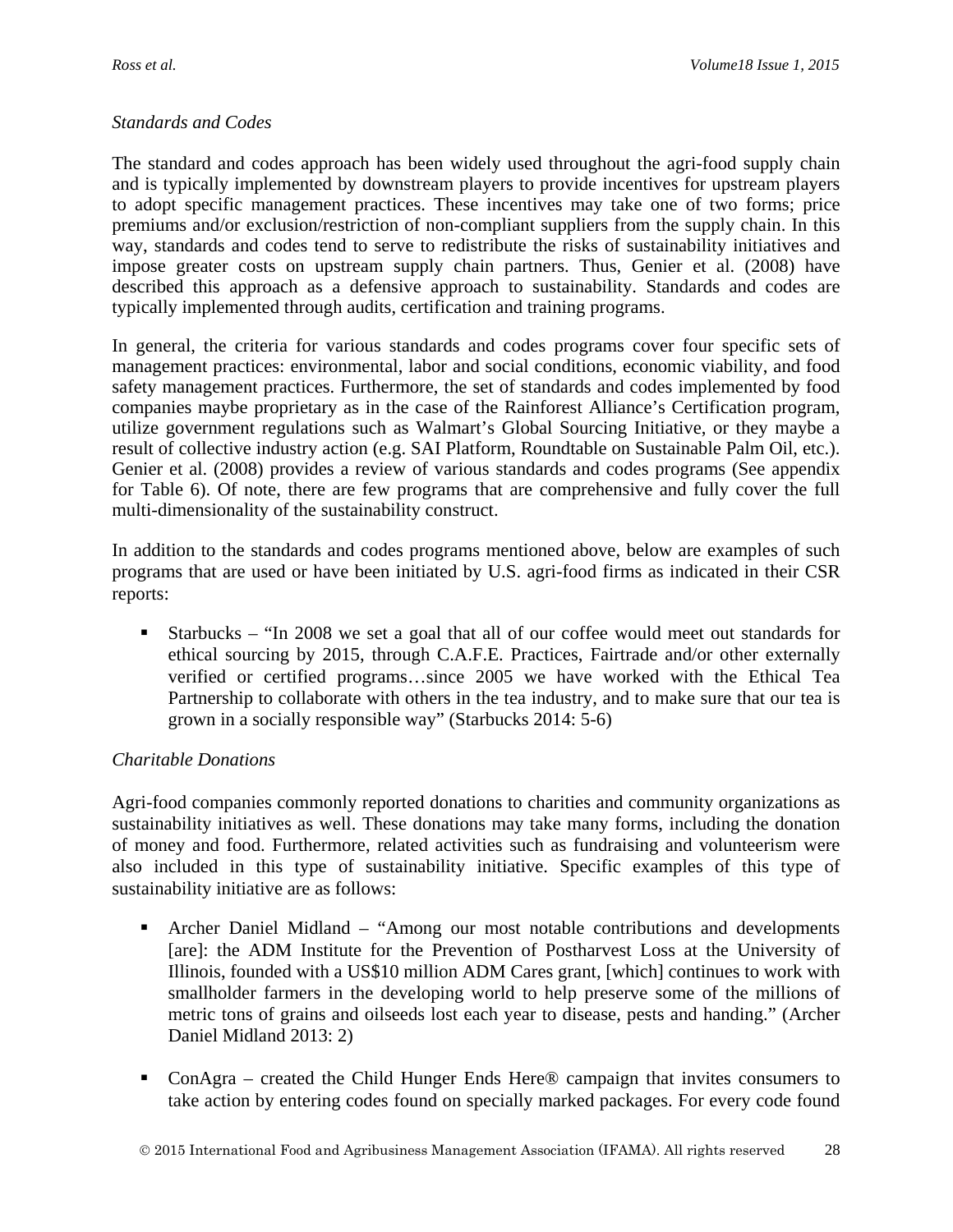on specially marked ConAgra Foods and P&G products and entered at childhungerendshere.com or facebook.com/childhungerendshere from March-September 2014, ConAgra or P&G will donate the monetary equivalent of a meal up to a maximum of seven million meals to Feed America (ConAgra 2014: 65).

#### *Product Innovations*

Agri-food companies also report product innovations as part of their sustainability initiatives. These innovations include reformulating products or adding new product attributes that increase the environmental friendliness or social acceptance of the product. In some cases, these innovations may be a form of "greenwashing" (Delmas and Burbano 2011). An example of a sustainability initiative classified as a product innovation includes the following:

• The Coca-Cola Company – introduced more than 400 new beverage products, 100 of which [were] reduced-, low- or no-calorie, and [continue] to increase the number of smaller size offerings...[and] innovate new sweeteners. In 2013, [the Coca-Cola Company] worked with [their] partner PureCircle to attain "Generally Recognized as Safe status in the U.S. for Rebaudioside M, or "Reb-M," a new stevia sweetener (The Coca-Cola Company 2014: 11-12)

#### *Value Chain Innovations*

- The final approach that agri-food companies have taken with regards to sustainability has been to set up formal strategic partnerships with their supply chain partners. These partnerships often include provisions to share both the benefits and costs of sustainability initiatives across the agri-food supply chain (Genier, Stamp, and Pfitzer 2008). In many cases, these types of initiatives take the form of downstream stream partners providing expertise and training as well as sharing market knowledge with upstream partners in return for a supply of sustainably produced inputs. This approach encourages learning on the part of both parties and creates opportunities for innovation and competitive advantage through the identification and measurement of value chain activities (Porter and Kramer 2006). Below is a description of a value chain innovation that a U.S. agrifood company has implemented as part of its sustainability initiatives.
- The Coca-Cola Company created an initiative to distribute products through Manual Distribution Centers (MDC). These centers are micro distribution businesses that take advantage of the ability of Coca-Cola products to be distributed in a variety of formats. As part of this sustainability initiative, MDCs identify and engage independent entrepreneurs, many of whom are women, to distribute and sell Coca-Cola products in small, specific geographical areas where traditional delivery by trucks is not feasible and easily accessible. By using this distribution method, Coca-Cola is able to secure hard-toreach markets while creating wealth and job growth in those areas. To date, there are 3,200 MDCs in Africa and these MDCs employ more than 19,000 people in local communities to distribute the Coca-Cola product, often by pushcart and bicycle (The Coca-Cola Company 2011). These MDCs have generated more than \$950 million in revenues, primarily in high density urban areas throughout East Africa (The Coca-Cola Company 2011)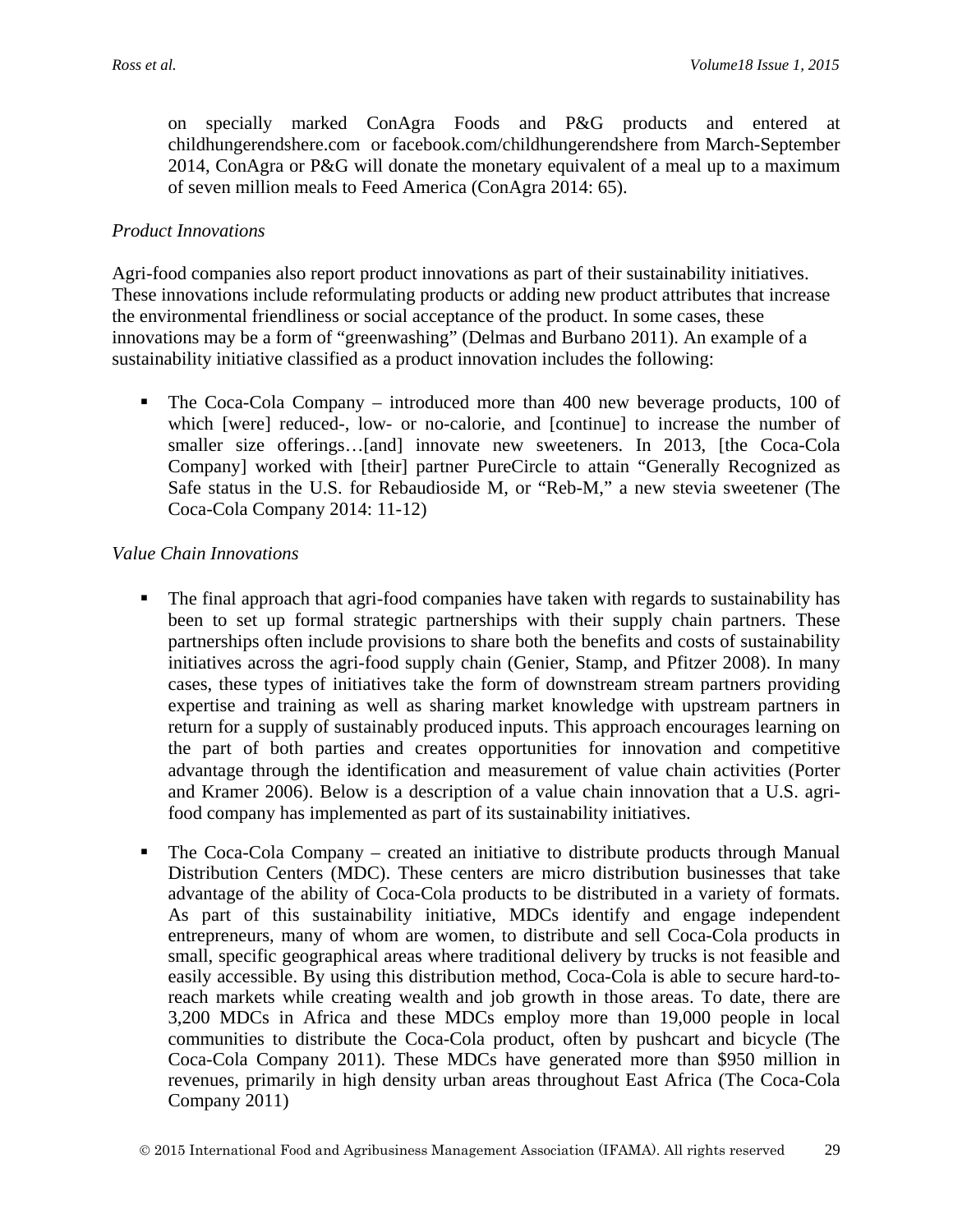#### *Collaborative Activities*

Many agri-food companies also report different types of collaborative activities as part of their sustainability programs. These collaborative activities often take the form of working groups that consist of multiple agri-food stakeholders that engage to address a single, often wicked, problem such as sustainability (Dentoni, Hospes, and Ross 2012, Dentoni and Ross 2013). For example, Tyson Laboratory Services Group reports it has partnered with government, academia, trade associations, and other industry members to sponsor food safety research (Tyson 2007). To further foster food safety research and advancements, Tyson has committed to openly share this research and technology developments with their peers and colleagues. Among others, U.S. agrifood firms participate in the following multi-stakeholder engagement initiatives: the Sustainability Consortium, the Sustainable Food Laboratory, and Food Marketing Institute's Sustainability Summit. See Dentoni and Peterson (2011) for an extended discussion on multistakeholder engagements in the agri-food system.

Agri-food firms have also utilized direct collaborations with other firms across the agri-food chain to pursue their sustainability objectives. PepsiCo has partnered with leading academic institutions to develop healthier products for consumers (PepsiCo 2008). Cargill and McDonalds have created a partnership called Safe Supply of Affordable Food Everywhere (SSAFE) that focuses on fostering relationships between intergovernmental agencies and private industry (Cargill 2007). Their first initiative under this partnership was to address the threat of the virulent H5N1 strain of avian influenza on the poultry industry and human health. Moving beyond the traditional supplier audits and monitoring programs, Walmart and Coca Cola have developed training programs to assist their suppliers in acquiring the skills and good manufacturing practices that they need to efficiently and effectively manage their product and operating facilities (The Coca-Cola Company 2011, Walmart 2009).

### **Results and Discussion**

Tables 3 and 5 provide a brief summary of the categories and types of the key sustainability initiatives that have been reported in recent CSR reports for the selected U.S. agri-food companies. There are several interesting features that result from this analysis. First, for the most part, the primary attention of these select agri-food companies has been directed towards environment concerns such as pollution-reduction, resource minimization, etc. (Table 3: 89 out of 282 reported initiatives across fourteen firms). Most of the environmental initiatives are directly tied to cost cutting, risk management, and regulatory compliance. Initiatives related to sourcing and supply chain relationships as well as employee issues (compensation, work environment and diversity) are also widely implemented (Table 3: 52 sourcing and supply chain initiatives and 48 labor related initiatives). Less prevalent have been initiatives directed towards corporate governance (3), food safety (21), and new products and wellness (29). It is interesting to note, however, that each company participates in at least four of the focus categories (Table 5), while most have implemented programs in five or more categories. It is also evident that many of the selected agri-food companies have relied heavily on internal resource and cost reduction activities to meet, at least in part, their sustainability objectives (Table 5: 134 out of 278 initiatives were internal resource and cost reduction activities).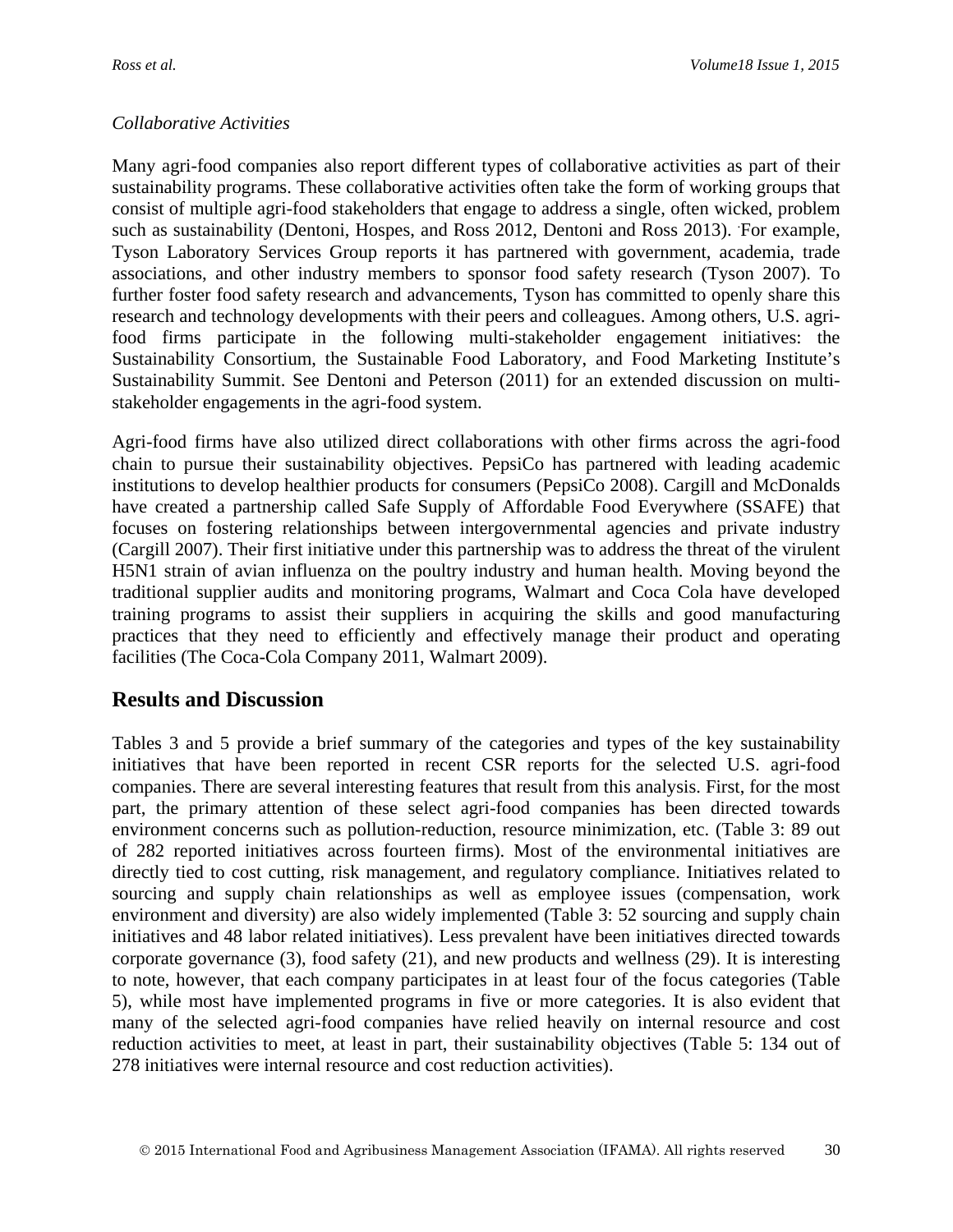An analysis of the sustainability initiatives of U.S. agri-food firms further reveals that the categories and types of initiatives can vary significantly between downstream firms (i.e. retailers and food service providers) and upstream players (i.e. input suppliers and agricultural processors). These differences are related to the specific sustainability issues faced by agri-food firms at different stages of the value chain. For instance, agricultural processing firms in the sample (Archer Daniels Midland and Cargill) have used overseas sourcing of raw materials in order to cut costs (Table 3: 12 initiatives). This has lead to sustainability problems such as deforestation, habitat under-conservation, and labor mistreatment. Beverage manufacturers face sustainability problems related to the perceived overuse of ground water resources in developing markets (Table 3: Coca Cola and Pepsi share seventeen environmental initiatives). The disposal of food and non-food waste, employee safety, and energy consumption in stores are significant sustainability problems faced by retailers.

As a result, the categories and types of sustainability initiatives reported by U.S. agri-food firms are typically aligned with their unique sector issues. With respect to environment-related initiatives, retailers and food service providers are more likely to focus attention on recycling, reducing or reusing packaging, constructing LEED certified buildings, and reducing (store) energy usage. The focus of the environmental efforts of agricultural processing firms includes reducing the greenhouse gas emissions, increasing use of renewable energy, fresh water conservation and reduction in volatile organic compounds (i.e., VOCs). Input suppliers have very similar environmental programs to agricultural processors, but place additional emphasis on land conservation. Differences can also be observed in relation to the sustainable products/wellness practices implemented by firms across the agri-food supply chain. Food manufacturers report product innovations aimed at reducing undesirable content in food (e.g., cholesterol, sugar and sodium) and enhancing desirable nutrients (e.g., whole grains). Agricultural processor and input suppliers, on the other hand, typically report process innovations related to issues such as the labeling of genetically modified foods (i.e., traceability programs) and access to safe and nutritious food.

The direct supply chain linkages between agri-food firms also influence the types of sustainability initiatives adopted. Since agricultural and livestock processing firms typically procure inputs from many independent suppliers, supply contracts with codes and standards have been used to implement sustainability initiatives in relation to animal welfare and labor standards. In some cases, processors and beverage manufacturers have provided credit facilities to their suppliers for reducing risk related to production and to ensure a consistent supply of quality-specific product. Retailers and food service providers, on the other hand, procure inputs primarily from large agribusiness and food manufacturing firms. Audits, supplier training and the collection of data on key performance indicators at supplier facilities are often used in these sectors to influence the sustainability orientation of their suppliers. Retailers and food service providers have also used various types of incentive schemes to influence the buying behavior of consumers. For example, consumers are given discounts if they bring reusable bags instead of using plastic bags. Food manufacturers have policies in relation to advertising certain products to children.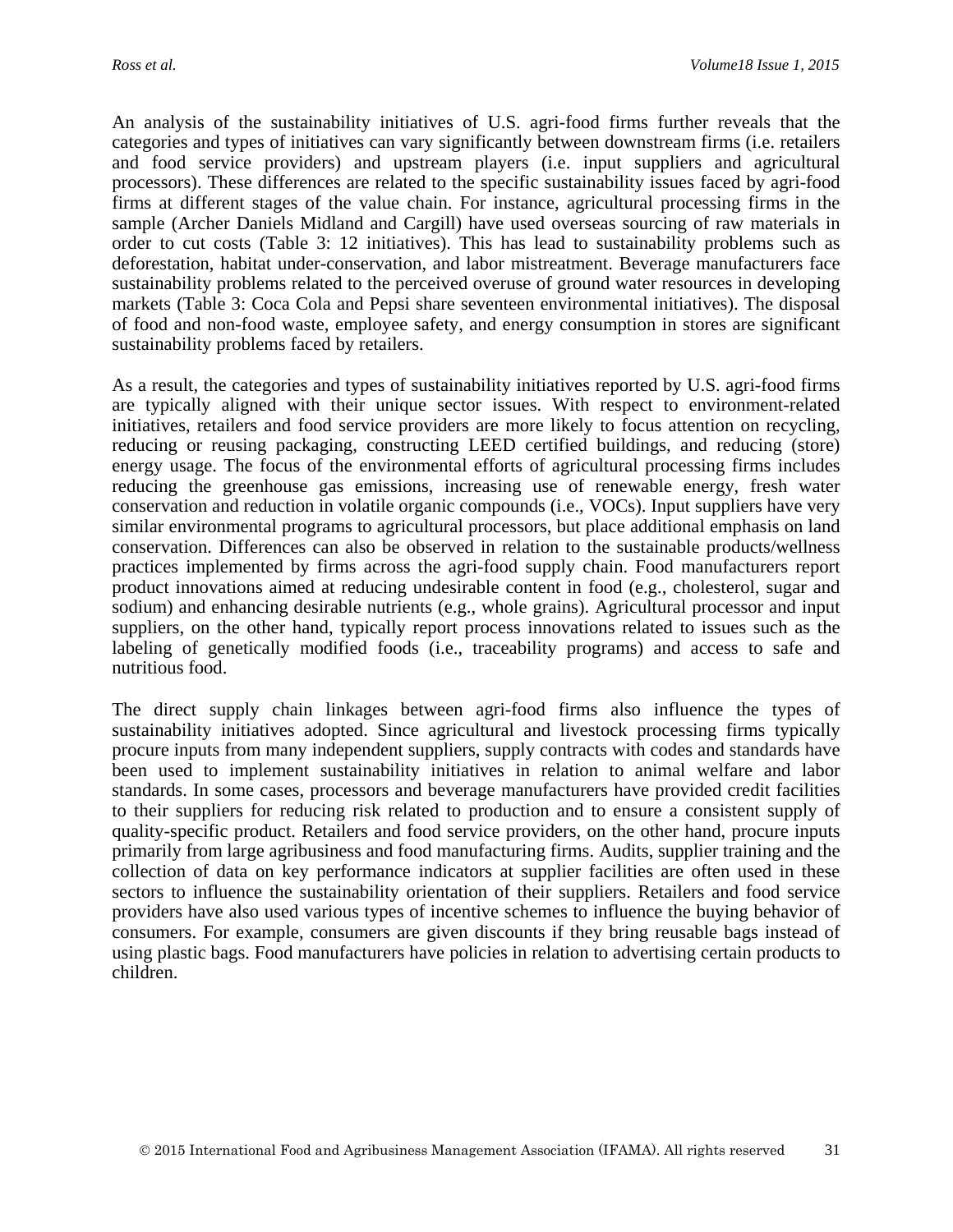

Figure 2. Comparison of sustainability initiatives reported by selected agri-food firms by category\*:2007-09 vs 2009-11.

**Note.** Includes data from Kroger, Walmart, PepsiCo, The Coca-Cola Company, Tyson Foods, Smithfield, Cargill, and Archer Daniels Midland



Figure 3. Comparison of sustainability initiatives reported by selected agri-food firms by type\*:2007-09 vs 2009-11.

**Note.** Includes data from Kroger, Walmart, PepsiCo, The Coca-Cola Company, Tyson Foods, Smithfield, Cargill, and Archer Daniels Midland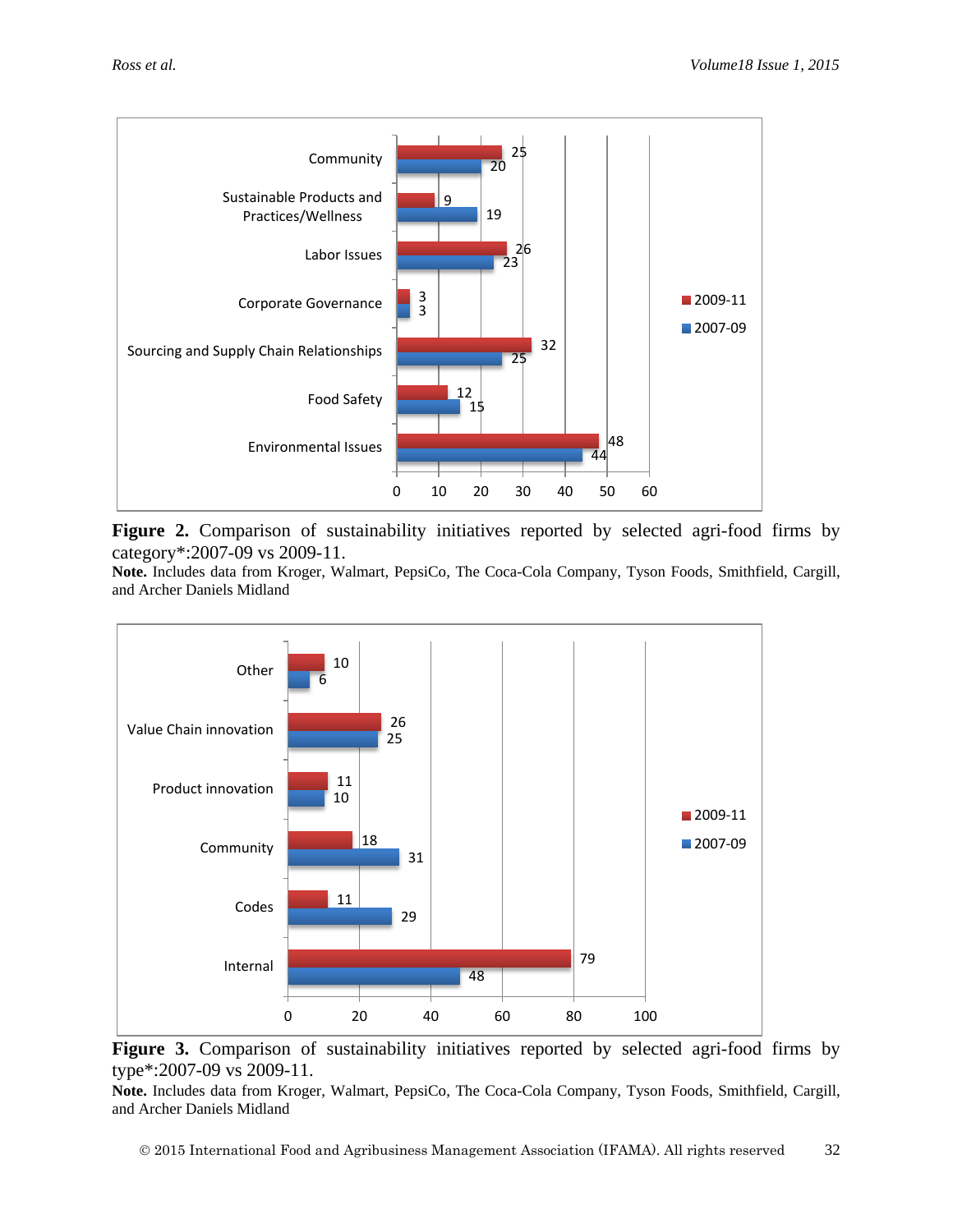While the discussion above is based on the sustainability initiatives reported by U.S. agri-food companies at a point in time, the data collected for this study also allows for a comparative analysis of these initiatives over time. Here, we find that the number of initiatives implemented during two time periods, 2007-09 and 2009-11, have been relatively stable (152 vs. 155, respectively). However, our analysis finds that there has been a significant change in the composition of those initiatives over time. Since the 2007-09 reporting period, the number of initiatives have increased for the following categories: environmental issues (Figure 2: 44 vs. 48), sourcing and supply chain relationships (Figure 2: 25 vs. 32), labor issues (Figure 2: 23 vs. 26), and community support issues (Figure 2: 20 vs. 25), while focus on issues related to sustainable products and practices (including wellness) and food safety have decreased (Figure 2: 19 vs. 9). Changes have also occurred by the type of initiative. When compared to the 2007-09 period, there have been increases in the following types of initiatives in the 2009-11 time period: internal resource and cost reduction activities (Figure 3: 48 vs. 79), marginal increase in product innovation (Figure 3: 11 vs. 10), and value chain innovations (Figure 3: 25 vs. 26), and other (Figure 3: 6 vs. 10). These increases were offset during this time period by reductions in the number of codes and standards and community (including donations) initiatives (Figure 3: 29 vs. 11). Taken together, the changes in the categories and types of sustainability suggests that U.S. agri-food companies have reduced their reliance on initiatives that either try to mitigate risk through the communication of sustainability attributes (i.e. promotion of sustainable/wellness products and practices) and community donations or shift risk to upstream supply chain partners through the issue of codes and standards (i.e. food safety issues).

What remains unclear from these CSR reports is how these activities are linked to the corporate and business strategies of their respective companies. As a result, we cannot conclusively understand the drivers behind the change in CSR initiatives by category and type, as summarized in Tables 3 and 5 and Figures 2 and 3. Porter and Kramer (2006) indicate that the typical approach has been for companies to select sustainability initiatives in a 'hodgepodge' manner without consideration to the link to their company's competitive strategy. In other words, companies typically experiment with their sustainability initiatives, choosing to use a comprehensive approach to select their initiatives and the types of mechanisms they use to implement those initiatives. Although this approach may diversify away the risk associated with using one type of initiative, Porter and Kramer (2006) point out that such a disjointed and unfocused approach will often lead to companies that are unable to create (or reinforce) a competitive advantage from their sustainability activities. Ultimately, Porter and Kramer (2006) argue that the decision whether to implement these initiatives becomes a strict cost-benefit analysis with distinct trade-offs for firm performance. When this occurs, sustainability initiatives often become viewed as a necessary cost of doing business (i.e., license to operate, reputation protection) rather than win-win scenarios.

This 'hodgepodge' approach appears to be consistent with the programs that many of the selected U.S. agri-food companies CSR programs have implemented. Furthermore, this approach suggests that these companies have taken a defensive position towards sustainability to protect their reputation and licenses to operate. This is in contrast to the strategic approach proposed by Porter and Kramer (2006) and later by Genier et al. (2008) and Ambec and Lanoie (2008) to use sustainability initiatives as a mechanism to build competitive advantage and create wealth. Table 3 provides information on the orientation of agri-food firms towards sustainability as a business strategy. It can be argued that negative correlation between strategies that are categorized as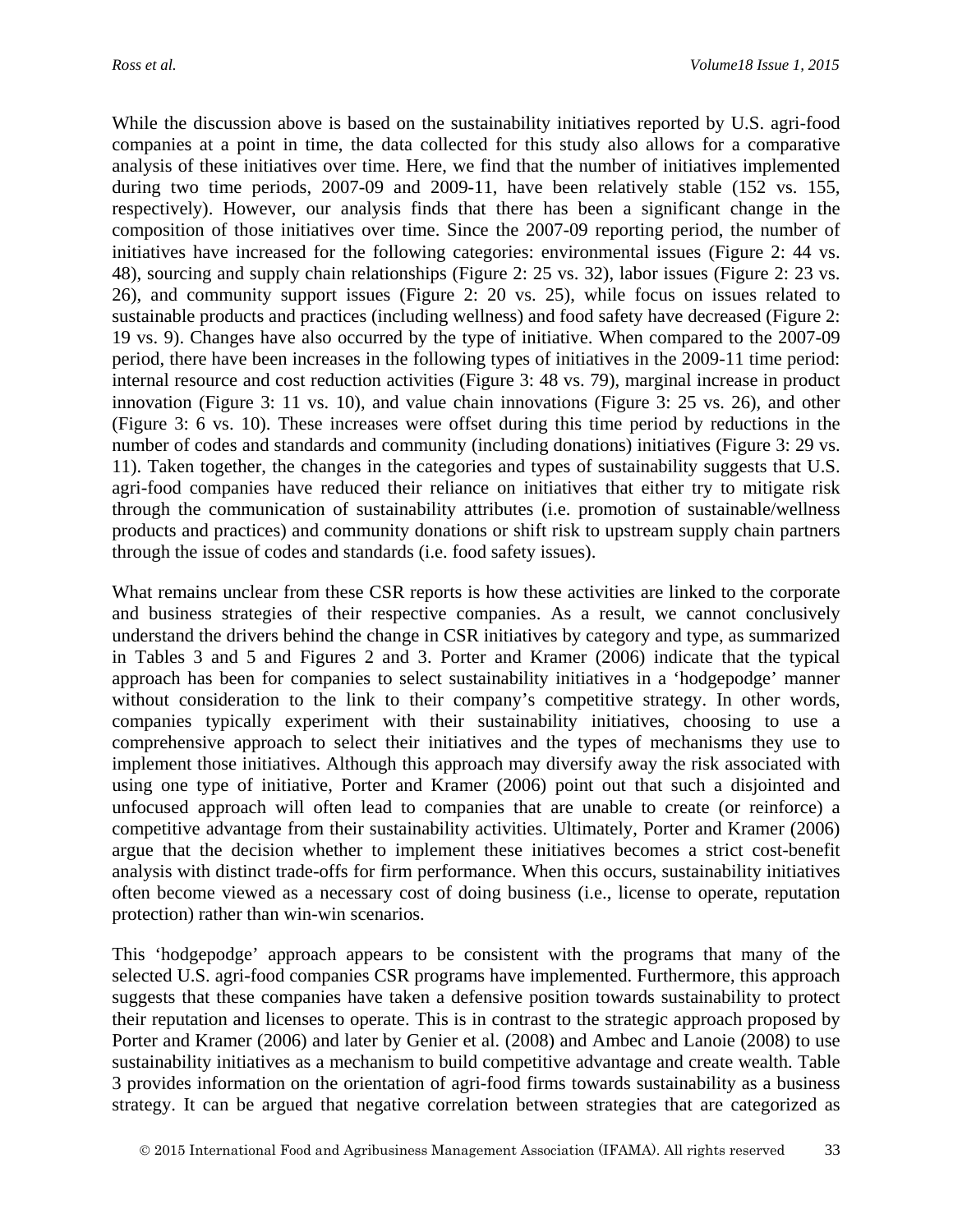'Codes and Standards' and 'Value Creating' strategies (e.g., value chain innovation and product innovation) can be interpreted as a 'focused' approach towards sustainability, while the positive coefficient would suggest a 'hodgepodge' approach. In the small sample size of fourteen companies, the estimated correlation coefficient between code and standards and value creating strategies is 0.58 (significant at 1% confidence level). Although this finding indicates that U.S. agri-foods may used a 'hodgepodge' approach to sustainability initiative selection, we do not claim this result to be conclusive and suggest further research is needed to determine the link with firm strategy.

Another observation relates to the level at which the sustainability initiatives are implemented. As Epstein (2008) reports, successful sustainability programs are those that require a systemic search and implementation of sustainability activities. These types of activities would include supply chain initiatives where there is the potential to create 'shared value' among the chain partners (Porter and Kramer 2006). Judging from the selected company portfolios (see Table 5, in Appendix), there appears to be a lack of these types of initiatives with shared value potential. Instead the focus for many of the companies appears to be on initiatives that are implemented internally.

Most notably absent from most of these portfolios are activities directed to food safety; one area where systemic (i.e. supply chain) initiatives are likely to be most needed and where shared value is most likely to be created. One exception is Tyson (2010) which began pursuing Global Food Safety Initiative (GFSI) certification. GFSI is a partnership between food safety experts from retailer, manufacturer, and food service companies that focus on continual improvement of food safety management systems. Environmental issues could also be considered for supply chain initiatives; however, internal waste and cost reduction programs and the use of codes and standards seem to be the dominant approach here and it is unlikely requirement-type mechanisms will lead to anything other than the redistribution of risks and costs. Certainly, the creation of shared value solely through codes and standards seems unlikely.

Bell and Morse (2008) propose that measuring sustainability is an important step in successful sustainability programs and that a careful, systematic approach is needed for measuring sustainability indicators that focus on the social impact. This measurement approach is support by Porter and Kramer (2006) who suggest that many companies do not measure or report the outcomes of their activities but rather the time and effort they have put into the program (e.g., number of initiatives, voluntary hours, dollars spent, etc.). The focus on time and effort appears to be consistent with the CSR reports examined here. One exception appears to be ConAgra who have placed a strong emphasis on measuring performance in all the departments. They have set up robust systems to collect data internally, have set goals for 2015 and also report where they stand at the present time in accomplishing those goals (ConAgra 2011).

More appropriate sustainability metrics and measurement tools are needed throughout the industry to allow managers to create the business case for sustainability and to drive innovation in the sector (Hubbard 2009; Porter, et al. 2012). As Ernst & Young (2012) reports, metrics (e.g., ratings and rankings) bring key sustainability issues to the attention of corporate executives. Return on investment (i.e., ROI) predictions for sustainability projects can be used to make the business case to support investment allocation decisions. One such example of an initiative to develop sustainability metrics and tools is "The Sustainability Consortium" that was formed in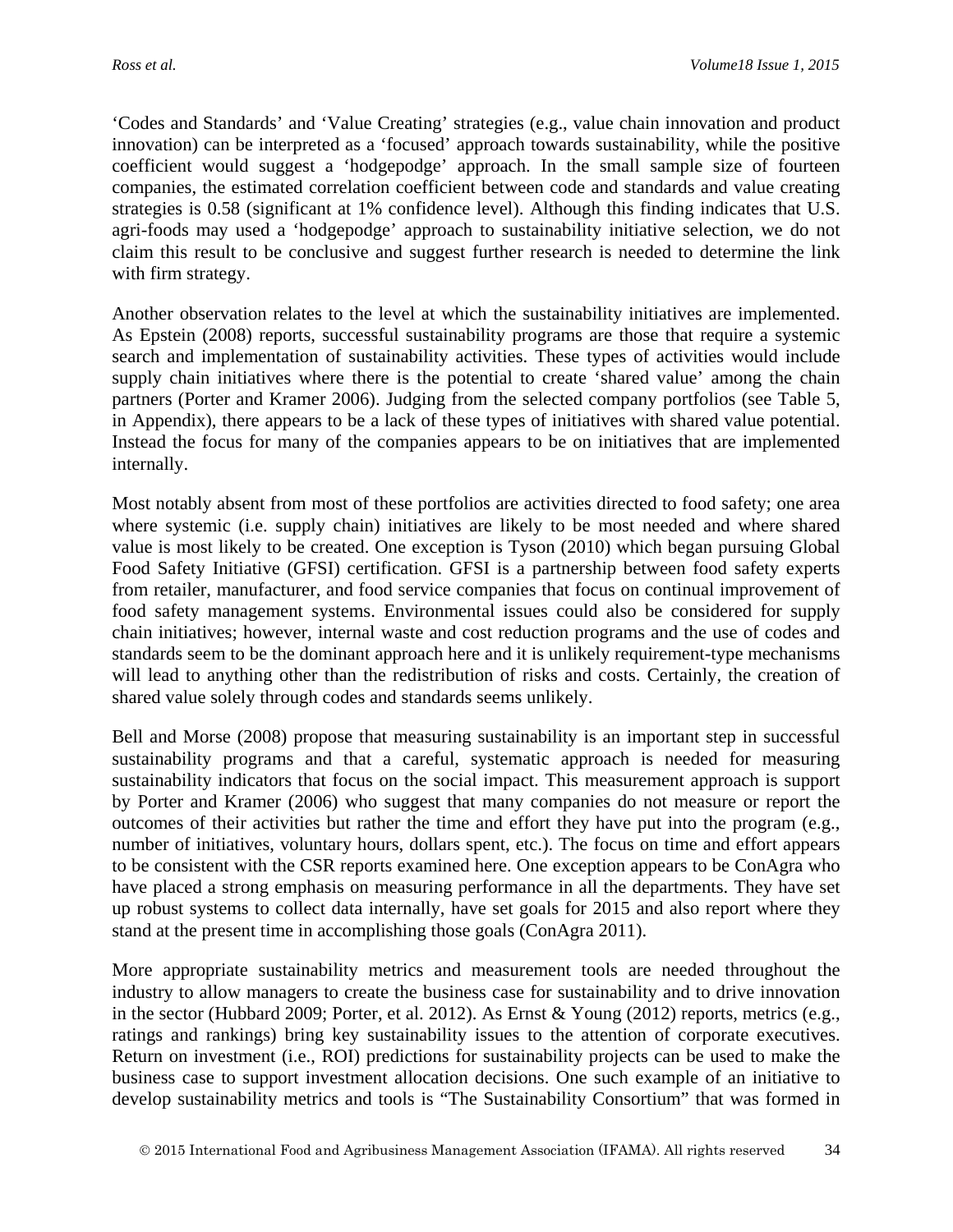2009 under the leadership of Walmart. This multi-stakeholder engagement process has completed sustainability profiles for fifteen food, beverage and agriculture product categories (The Sustainability Consortium 2013). These profiles consist of a dossier of scientific knowledge about the product category and a hotspot analysis, a category sustainable profile (CSP) including a synthesis of product knowledge and sustainable improvement opportunities, and key performance indicators to measure and track performance. The goal of these profiles is to give category managers a means to quantify the returns to sustainability investments and to make the business case for sustainable innovation within their companies (see http://www.sustainability consortium.org/ for further details).

The measurement and evaluation of sustainability initiatives is difficult. One specific challenge is how to define the unit of analysis, that is, a sustainability initiative. Based on our analysis of sustainability reports, how initiatives are evaluated is a significant challenge due to the lack of uniformity between each initiative. In addition to the types and categories identified above, initiatives also vary by:

- (1) The dimensionality of the initiative. Most environmental efforts tend to have a unidirectional effect (e.g., waste reduction, water and air conservation programs), many supply chain related initiatives have multi-directional effects. For instance, Coca Cola's investments in MDCs have helped women in East Africa to augment their income (social dimension) as well as increased the market access to Coca Cola products (economic dimension).
- (2) The geographic scope of the initiative. The costs and effort required to implement similar sustainability programs differs from region to region. Returns for each sustainability dimension are also likely to vary significantly between locations. Any study evaluating sustainability efforts must accommodate inter-regional differences.
- (3) The reach of the sustainability program. There is significant variation in the operations level at which sustainability programs are implemented. Our analysis finds sustainability initiatives that are aimed at plant level operations (i.e., new technologies to reduce energy usage in a store), others at the regional level (i.e., water conservation), while others were aimed at global operations (i.e., global sourcing).

Questions, therefore, arise as to the appropriateness of treating each initiative equally, or whether more value should be placed on certain initiatives. Our analysis would suggest that the type of sustainability initiative that is implemented matters. Sustainability indices that rely on counts of sustainability initiatives or binary rating scales when used to measure corporate sustainability performance must therefore be used with caution. Future research should explore the mechanisms by which different initiatives create sustainability impact and how this impact differs by type of initiative (Aguinis and Glavas 2012). The Walmart Sustainability Index appears to be a step in this direction.

Finally, many of the sustainability initiatives described above require the participation and coordination of multiple supply chain players along the food supply chain to be successful. How this coordination is organized is a distinguishable feature of these programs and maybe a source of competitive advantage for agri-food companies. As detailed above, a dominant type of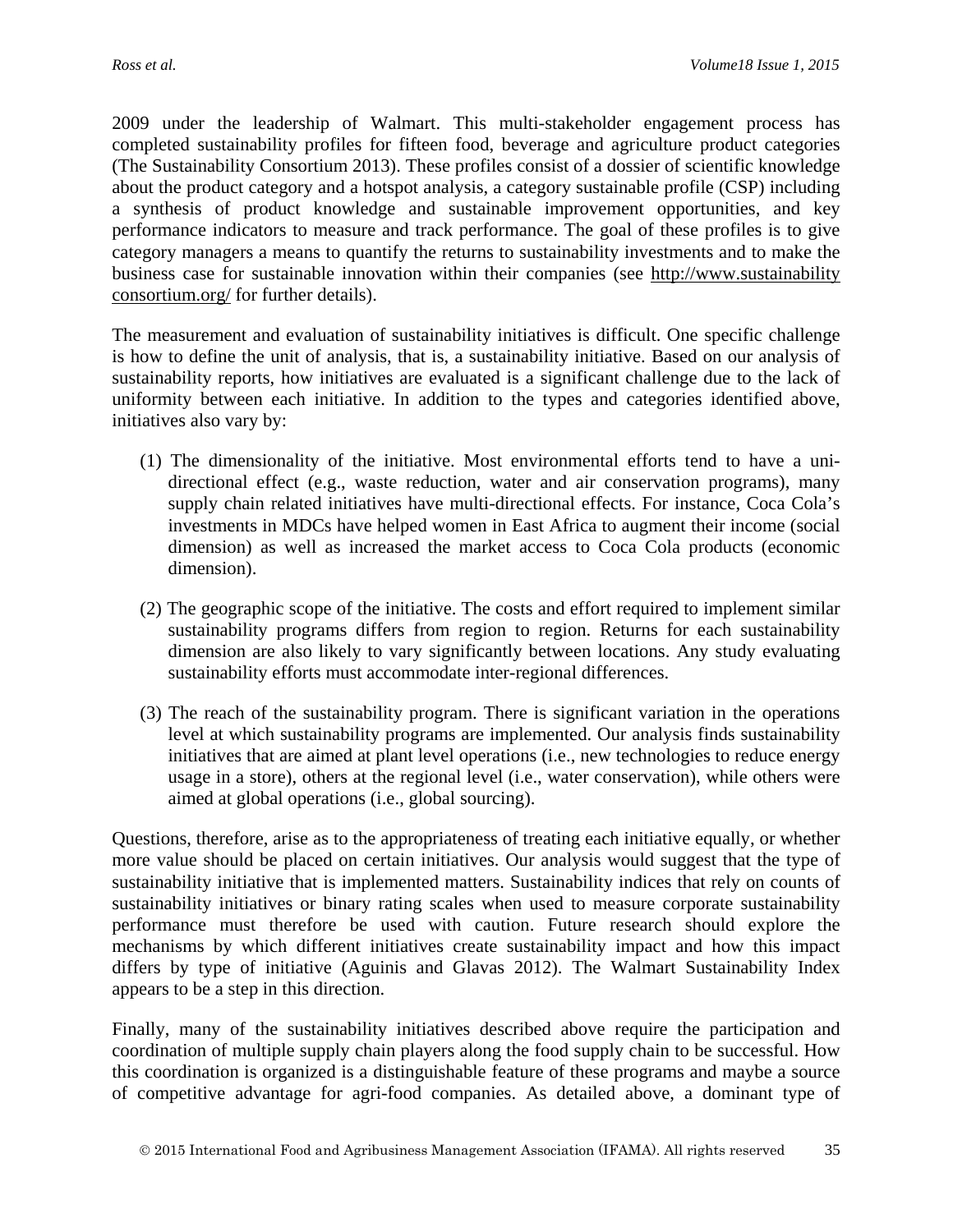initiative used by agri-food firms is to impose requirements on supply chain partners through standards and codes in contractual arrangements. In many cases, these requirements have the effect of shifting the costs and risks of the initiatives to less powerful supply chain players. Given the significant downstream consolidation of the agri-food sector, this typically means that risks and costs are shifted up the chain to those players that are least likely to be able to deal with these changes. These initiatives can have unintended sustainability consequences including the exclusion of smallholders from the supply chain, and incentives for suppliers to misrepresent their capabilities to meet sustainability standards and codes required to enter (or remain in) the supply chain<sup>[6](#page-19-0)</sup>. A third consequence is the potential for under investment in capital and labor resources by suppliers that have already entered into contracts to provide sustainably produced inputs. If monitoring costs are high or monitoring is ineffective, then it may be advantageous for a supplier to under invest in new technologies aimed to improve food quality in order to mitigate the additional costs imposed on them by the sustainability initiative.

### **Conclusion**

This paper provides an overview of the sustainability initiatives implemented by fourteen leading U.S. agri-food firms at various stages of the agri-food value chain. It also highlights relevant literature in the area of agri-food sustainability with particular reference to the sustainabilityperformance relationship. The results of our study indicate that the characteristics of the sustainability initiatives implemented by U.S. agri-food firms vary by supply chain sector and time.

The findings presented in this paper have several implications for agri-food managers and future research with respect to the effect of sustainability initiatives on firm performance and the sustainability of the agri-food system. Foremost, however, is that the results imply that the attributes of the sustainability initiative matter. The adoption of specific sustainability initiatives is context-dependent; particular types and categories of sustainability initiatives may be more appropriate for certain firms and not for others. For the sustainability manager of an agri-food firm, this might suggest that the decision-making processes needed to determine whether to adopt sustainable practices is more complex than determining how many resources to allocate to sustainability or how many practices to adopt. Furthermore, allocating resources equally across various initiatives (i.e., the hodgepodge approach) may secure the firm's license to operate, but it is unlikely to create value of the firm and enhance firm performance. The selection of sustainability initiatives should be purposeful and align with the context (e.g., supply chain position, location, etc.) in which the firm finds itself as well as with the overall strategy of the firm. Attention should also be paid to the implications for firm performance and the governance of the firm's agri-food supply chain that result from different sustainability initiatives. Internal activities such as implementing new operational procedures to reduce waste in a plant are likely to be more measureable, easier to evaluate, and easily captured by the firm. At the same time, the value created by this initiative may be limited to the firm with little positive spillover effect for the sustainability of the agri-food system as a whole. Value chain innovations, on the other hand, have the potential to have a greater impact on the sustainability of the agri-food system, but

<span id="page-19-0"></span> $6$  The cost of not misrepresenting capabilities (i.e., lost premiums, penalties, exclusion from the supply chain, etc.) may be greater than the risks of getting caught.  $\overline{a}$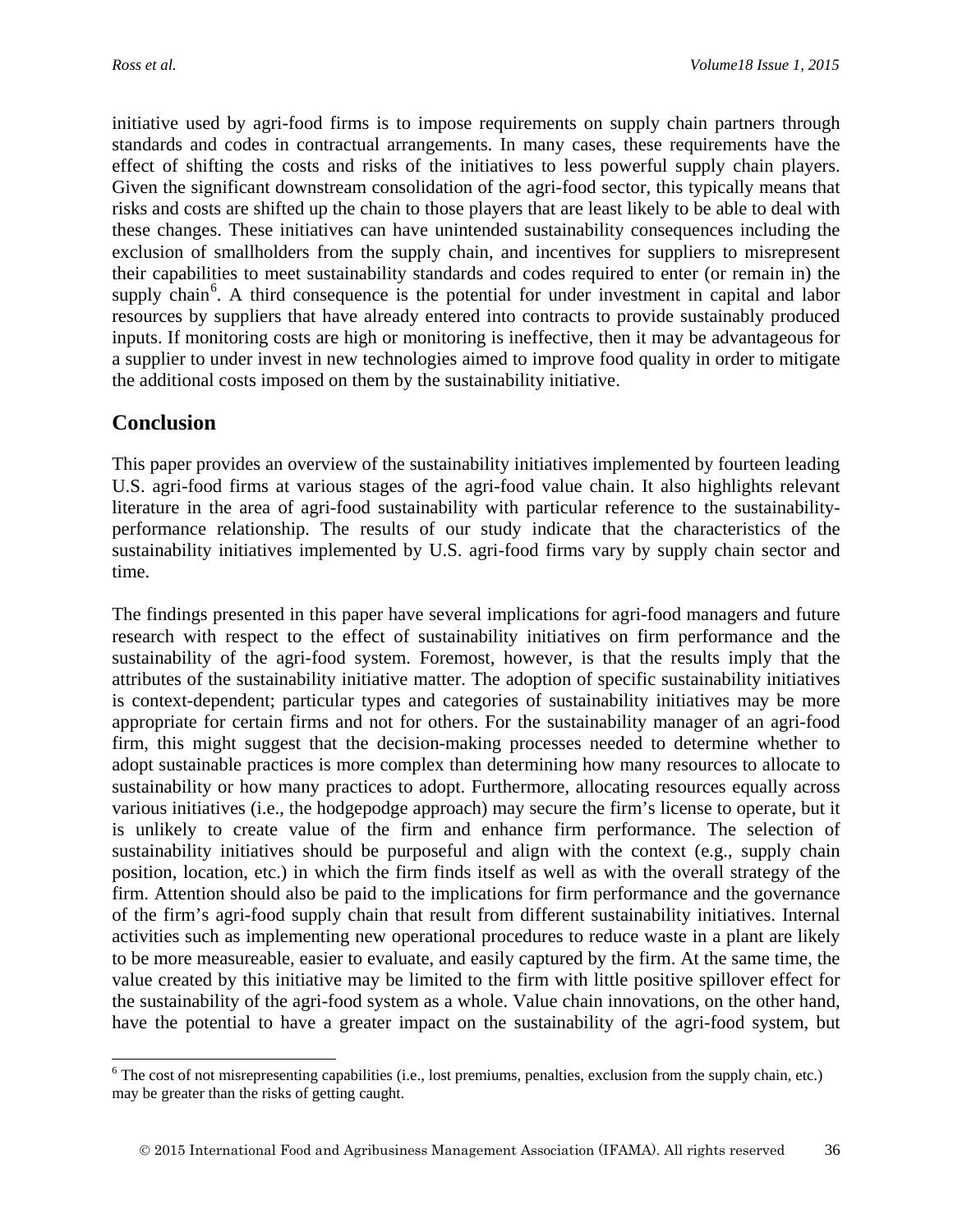come at the cost of a greater need for value chain coordination and a potential reduction in the ability to capture returns from initiatives. The solution to this latter tradeoff is to adopt innovations that align the incentives of participants in the value chain by creating shared value (Porter and Kramer 2006 2011), and thereby, distributing the costs and benefits of innovations across the supply chain.

The findings of this study also imply that counts of initiatives are not likely to be adequate measures of the sustainability performance of a firm. If the performance (e.g., financial, environmental or social) effects of individual sustainability initiatives are not equal, studies or indices that use count data or binary rating scales in order to evaluate the sustainability performance of firms will not fully capture the nature of a firm's sustainability portfolio or its impact on firm or societal performance. Furthermore, if the effects of sustainability initiatives vary across firms by industry sectors, geographic location, etc., then it may not be appropriate to compare firms by sustainability performance without taking those differences into consideration. Future research is warranted in this area.

While this study provides a systematic review of sustainability initiatives adopted by some leading U.S. agri-food firms, we do not make the assertion that these results are generalizable to the sustainability initiatives adopted by agri-food firms outside the fourteen firms analyzed herein. Consistent with Aguinis and Glavas (2012), the goal of this study was to instead provide a framework that might be used to gain a greater understanding of the complex nature of company sustainability portfolios and their link to firm strategy and outcomes. Additional research is needed to further examine the characteristics of sustainability initiatives adopted by U.S. agri-food firms and their effect on firm and supply chain performance.

## **Acknowledgement**

The authors would like to thank Vincent Amanor-Boadu, the IFAMR editorial team, and two anonymous reviewers for their insightful comments on earlier versions of the manuscript. Any errors or omissions are the responsibility of the authors.

## **References**

Ambec, S., and P. Lanoie. 2008. Does it pay to be green? A systematic overview. *The Academy of Management Perspectives* 22(4): 45-62.

Midland, A. D. 2009. Corporate Responsibility Overview 2009. http://www.adm.com/en-US/responsibility/2009CR/download/Pages/default.aspx. [Accessed May 2010].

\_\_\_\_\_\_\_. 2011. Corporate Responsibility Overview 2011. http://www.adm.com/en-US/responsibility/2011CR/Pages/downloads.aspx. [Accessed July 2012].

\_\_\_\_\_\_\_. 2013. 2013 Corporate Responsibility Report--Selected Highlights. http://www.adm.com/enUS/responsibility/2013CorporateResponsibilityReport/Pages/Do wnloadsArchive.aspx. [Accessed October 2014].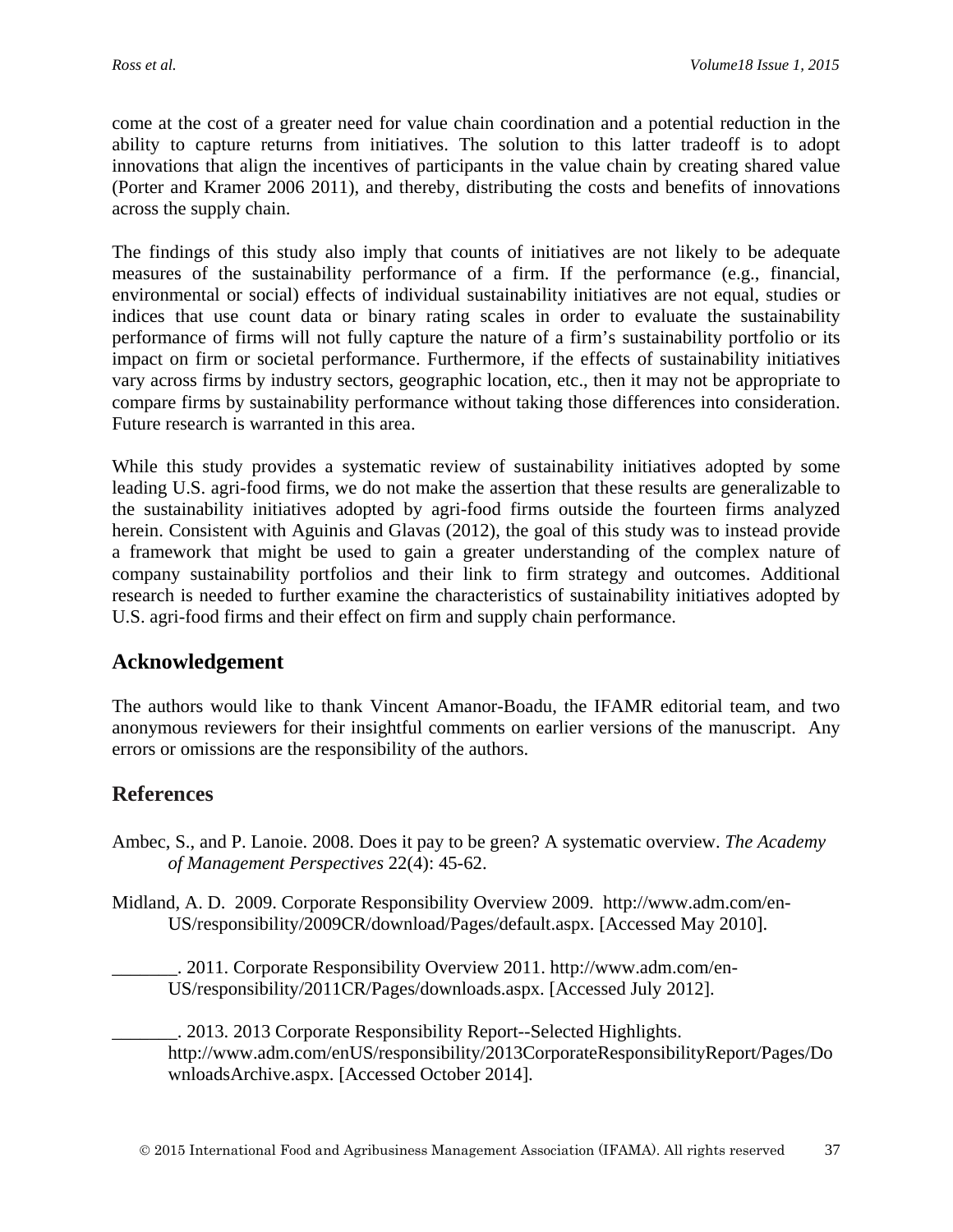- Bazillier, R., and J. Vauday. 2013. The Greenwashing Machine: Is CSR More Than Communication? CNRS Working Paper Series, Universite d' Orleans.
- Bearse, S., P. Capozucca, L. Favret, and B. Lynch. 2009. Finding the Green in Today's Shoppers: Sustainability Trends and New Shopper Insights. Grocery Manufacturers Association and Deloitte. http://www.deloitte.com/view/en\_LU/lu/library/whitepapers/ sustainable-development/652c7d6ac7226210VgnVCM200000bb42f00aRCRD.htm. [Accessed January 2011].
- Bell, S., and S. Morse. 2008. *Sustainability Indicators: Measuring the Immeasurable*. New York: Earthscan Publications Ltd.
- Bitsch, V. 2010. Labor Aspects of Sustainability. Paper presented at the 20<sup>th</sup> Annual World Symposium of the International Food and Agribusiness Association, Boston, MA, June 19-22.
- Cargill. 2007. Corporate Citizenship Review. http://www.cargill.com/wcm/groups/public/@ccom/documents/document/br-citizenshipreview.pdf. [Accessed May 2010].
	- \_\_\_\_\_\_. 2009. Corporate Responsibility Report. http://www.cargill.com/wcm/groups/public/@ccom/documents/document/2009-annualreport.pdf [Accessed January 2011].

\_\_\_\_\_\_. 2014. 2014 Corporate Responsibility Report. http://www.cargill.com/wcm/groups/internal/@ccom/documents/document/na31674912. pdf. [Accessed October 2014].

- Carter, C. R. 2005. Purchasing Social Responsibility and Firm Performance: The Key Mediating Roles of Organizational Learning and Supplier Performance. *International Journal of Physical Distribution & Logistics Management* 35(3):177-194.
- Cheung, A.W.K. 2011. Do Stock Investors Value Corporate Sustainability? Evidence from an Event Study. *Journal of Business Ethics* 99:145-165.
- ConAgra Foods. 2009. 2008 Corporate Responsibility Report. http://www.conagrafoodscitizenship.com/archived-reports. [Accessed July 2012].
	- \_\_\_\_\_\_. 2011. 2011 Corporate Responsibility Report. http://www.conagrafoodscitizenship.com/archived-reports. [Accessed July 2012].
- \_\_\_\_\_\_. 2014. 2014 Citizenship Report. http://www.conagrafoodscitizenship.com/. [Accessed October 2014].
- De Bakker, F. G. A., P. Groenewegen, and F. Den Hond. 2005. A Bibliometric Analysis of 30 Years of Research and Theory on Corporate Social Responsibility and Corporate Social Performance. *Business & Society* 44 (3):283-317.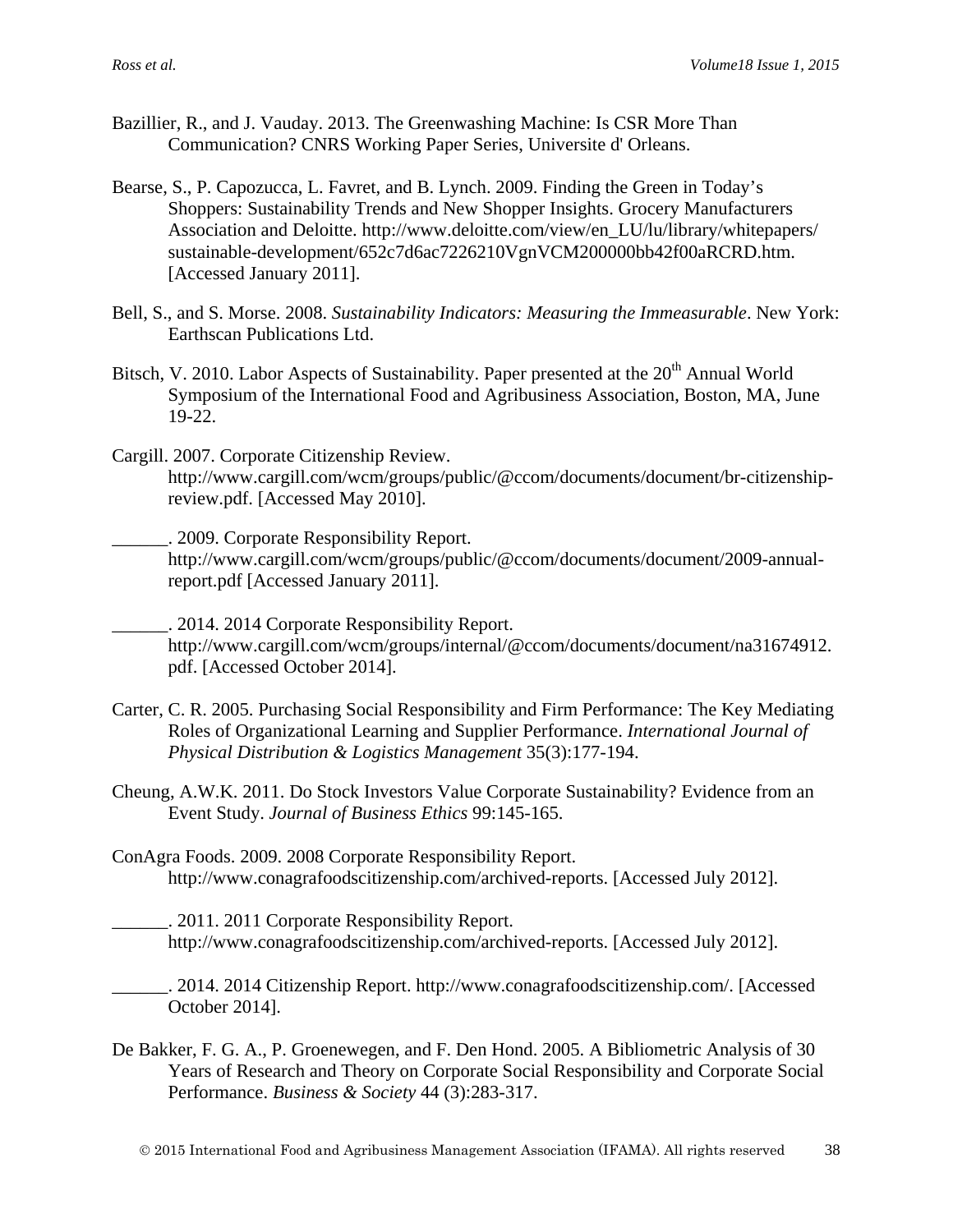- Deere & Company. 2009. Citizenship Summary Report 2009-2010: Achieving Sustainable Performance. www.deere.com/en\_US/docs/.../citizenship/2009\_gcreport\_en.pdf. [Accessed January 2011].
	- \_\_\_\_\_\_. 2011. Citizenship Summary Report: Achieving Sustainable Performance. https://www.deere.com/en\_US/docs/.../citizenship/2011\_gcreport\_en.pdf. [Accessed February 2011].
- \_\_\_\_\_\_. 2014. A Power For Good: 2014 Global Citizenship Report. http://www.deere.com/en\_US/docs/html/brochures/publication.html?id=3295b168#1. [Accessed October 2014].
- Delmas, M. A., and V. C. Burbano. 2011. The Drivers of Greenwashing. *California Management Review*.
- Dentoni, D. and R. B. Ross. 2013. Towards a Theory of Managing Wicked Problems through Multistakeholder Engagements: Evidence from the Agribusiness Sector. *International Food and Agribusiness Management Review* 16(Special Issue A):1-10.
- Dentoni, D., O. Hospes, and R. B. Ross. 2012. Managing Wicked Problems in Agribusiness: The Role of Multi-Stakeholder Engagements in Value Creation*. International Food and Agribusiness Management Review* 15(Special Issue B):1-12.
- Dentoni, D. and H. C. Peterson. 2011. Multi-stakeholder Sustainability Alliances in Agri-Food Chains: A Framework for Multi-Disciplinary Research. *International Food and Agribusiness Review* 14(5):83-108.
- Detre, J.D., and M.A. Gunderson. 2011. The Triple Bottom Line: What is the Impact on the Returns to Agribusiness?" *International Food and Agribusiness Management Review* 14(4):165-178.
- Eccles, R. G., I. Ioannou, and G. Sarefeim. 2013. The Impact of Corporate Sustainability on Organizational Processes and Performance. Harvard Business School Working Paper, 12- 35.
- Ernst & Young. 2012. Six Growing Trends in Corporate Sustainability. http://www.ey.com/US/en/Services/Specialty-Services/Climate-Change-and-Sustainability-Services/Six-growing-trends-in-corporate-sustainability\_overview. [Accessed September 2012].
- Epstein, M. J. 2008. *Making Sustainability Work: Best Practices in Managing and Measuring Corporate Social, Environmental and Economic Impacts*. San Francisco: Berrett-Koehler Publishers.
- Freeman, R. E. 2010. *Stakeholder Theory: The State of the Art*. Cambridge: Cambridge University Press.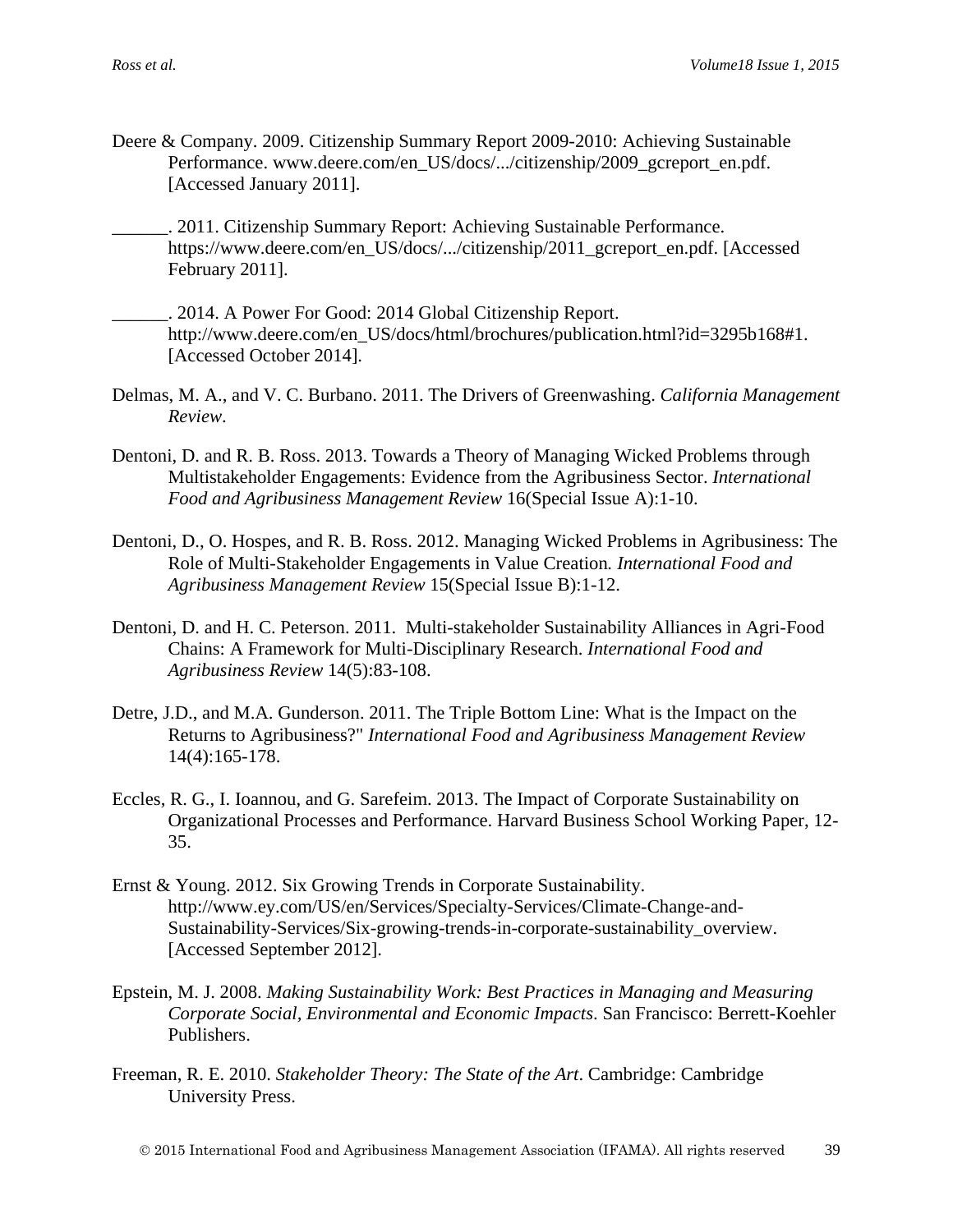- Fowler, S.J., and C. Hope. 2007. A Critical Review of Sustainable Business Indices and their Impact. *Journal of Business Ethics* 76: 243-252.
- Furlow, N. 2010. Greenwashing in the New Millenium. *Journal of Applied Business and Economics* 10(6): 22-25.
- Genier, C., M. Stamp, and M. Pfitzer. 2008. Corporate Social Responsibility in the Agri-Food Sector: Harnessing Innovation for Sustainable Development. Report prepared for the Food & Agriculture Organization of the United Nations. FSG Social Impact Advisors. http://www.regoverningmarkets.org/en/resources/business/corporate\_social\_responsibilit y\_in\_the\_agri\_food\_sector\_harnessing\_innovation\_for\_sustainable\_development. [Accessed January 2011].
- Global Reporting Initiative. 2013. Dive into the Information Hub. https://www.globalreporting.org/information/Pages/default.aspx. [Accessed April 2013].
- Goll, I., and A. A Rasheed. 2004. The Moderating Effect of Environmental Munificence and Dynamism on the Relationship Between Discretionary Social Responsibility and Firm Performance. *Journal of Business Ethics* 49(1):41–54.
- Hart, S. L., and G. Ahuja. 1996. Does It Pay to be Green? An Empirical Examination between Emission Reduction and Firm Performance. *Business Strategy and the Environment* 5(1): 30–37.
- Harvard Kennedy School. 2008. Corporate Social Responsibility Initiative: Defining CSR. The President and Fellows of Harvard University. http://www.hks.harvard.edu/mrcbg/CSRI/init\_define.html. [Accessed May 2014].
- Hauschildt, V., and B. Schulze-Ehlers. 2014. An Empirical Investigation into the Adoption of Green Procurement Practices in the German Food Service Industry. *International Food and Agribusiness Management Review* 17(3):1-32.
- Henson, S., and M. Mazzocchi. 2002. Impact of Bovine Spongiform Encephalopathy on Agribusiness in the United Kingdom: Results of an Event Study of Equity Prices. American Journal of Agricultural Economics 84(2):370-386.
- Hsieh, H-F., and S. E. Shannon. 2005. Three Approaches to Qualitative Content Analysis. *Qualitative Health Research* 15(9):1277-1288.
- Hubbard, G. 2009. Measuring Organizational Performance: Beyond the Triple Bottom Line. *Business Strategy and the Environment* 18:177-191.
- Jacobs, B., V. Singhal, and R. Subramanian. 2010. An Empirical Investigation of Environmental Performance and the Market Value of the Firm. *Journal of Operations Management* 28: 430-441.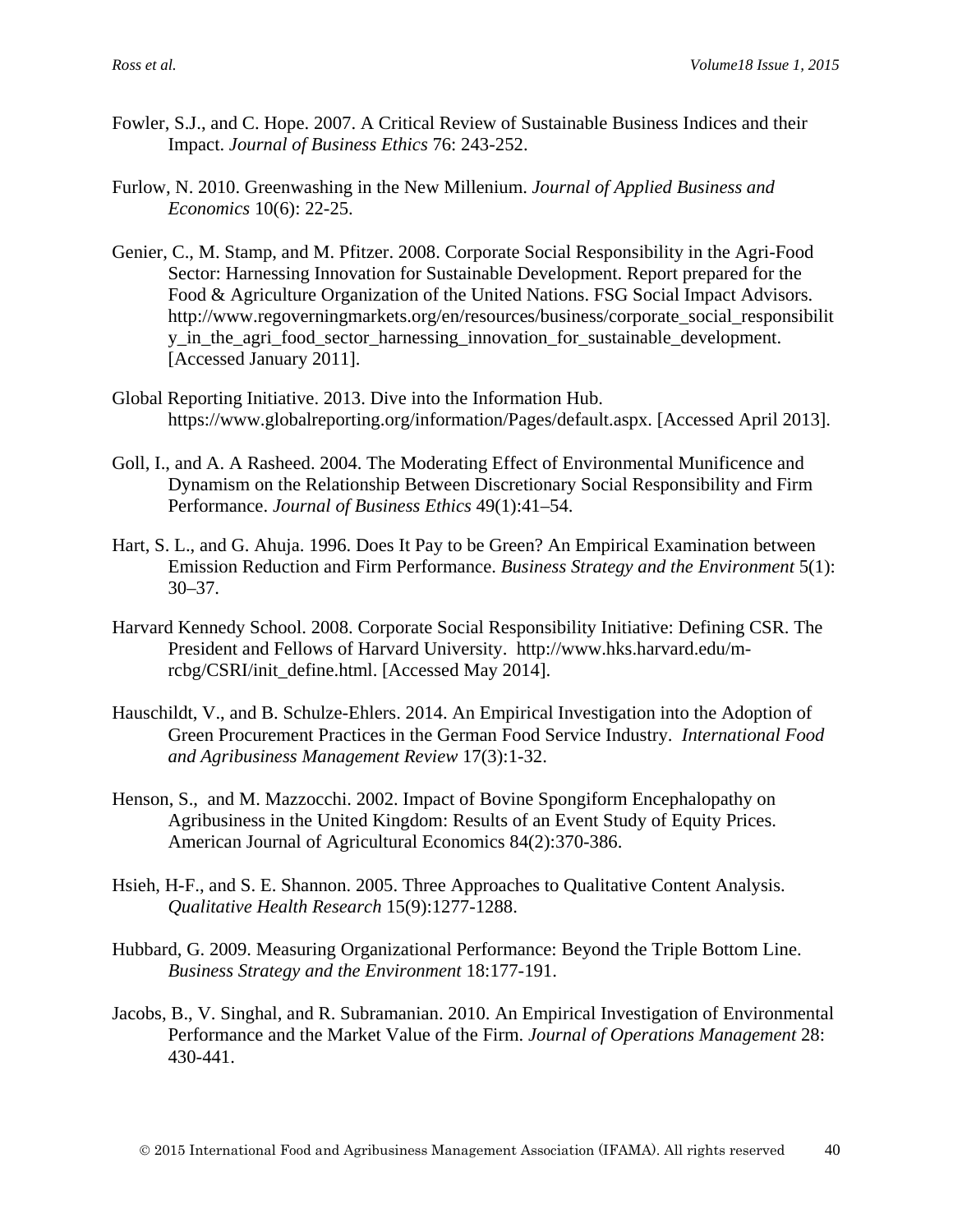- Khanna, M. 2001. Non-mandatory Approaches to Environmental Protection. *Journal of Economic Surveys* 15 (3): 291-324.
- Klassen, R. D, and C. P McLaughlin. 1996. The Impact of Environmental Management on Firm Performance. *Management Science* 42 (8): 1199-1214.
- Klein, J., and N. Dawar. 2004. Corporate Social Responsibility and Consumers' Attributions and Brand Evaluations in a Product-harm Crisis. *International Journal of Research in Marketing* 21(3): 203-217.
- Kraft Foods. 2010. Working to Build a Better World: Kraft Foods Responsibility Report.
	- \_\_\_\_\_\_. 2011. Our Progress in 2011: Creating a More Delicious World. http://global.mondelezinternational.com/SiteCollectionDocuments/pdf/KraftFoods\_Delici ousWorld2011.pdf. [Accessed July 2012].
- Luo, X., and C. B. Bhattacharya. 2006. Corporate Social Responsibility, Customer Satisfaction, and Market Value. *Journal of Marketing* 70(4): 1-18.
- Mazzocchi, M., M. Ragona, and M. Fritz. 2009. Stock Market Response to Food Safety Regulations. *European Review of Agricultural Economics* 36(4): 571-595.
- McDonald's. 2008. Worldwide Corporate Responsibility Report: Responsible Food for a Sustainable Future 2008. http://www.aboutmcdonalds.com/content/dam/AboutMcDonalds/Sustainability/ Sustainability%20Library/mcd048\_2008report\_v5.pdf. [Accessed July 2012].
- \_\_\_\_\_\_. 2011. McDonald's 2011 Global Sustainability Scorecard. http://www.aboutmcdonalds.com/content/dam/AboutMcDonalds/Sustainability/ Sustainability%20Library/2011-Sustainability-Scorecard.pdf. [Accessed July 2012].
- \_\_\_\_\_\_. 2013. 2012-2013 Corporate Responsbility & Sustainability Report. http://www.aboutmcdonalds.com/mcd/sustainability/sustainability CR reports.html. [Accessed October 2014].
- McGuire, Jean B., Alison Sundgren, and Thomas Schneeweis. 1988. Corporate Social Responsibility and Firm Financial Performance. *The Academy of Management Journal* 31(4): 854–872.
- McKinsey & Company. 2009. Valuing Corporate Social Responsibility. *McKinsey Quarterly*. https://www.mckinseyquarterly.com/Strategy/Valuing\_corporate\_social\_responsibility\_ McKinsey\_Global\_Survey\_Results\_2309. [Accessed December 2010].
- McWilliams, A., and D. Siegel. 2000. Corporate Social Responsibility and Financial Performance: Correlation or Misspecification? *Strategic Management Journal* 21(5): 603–609.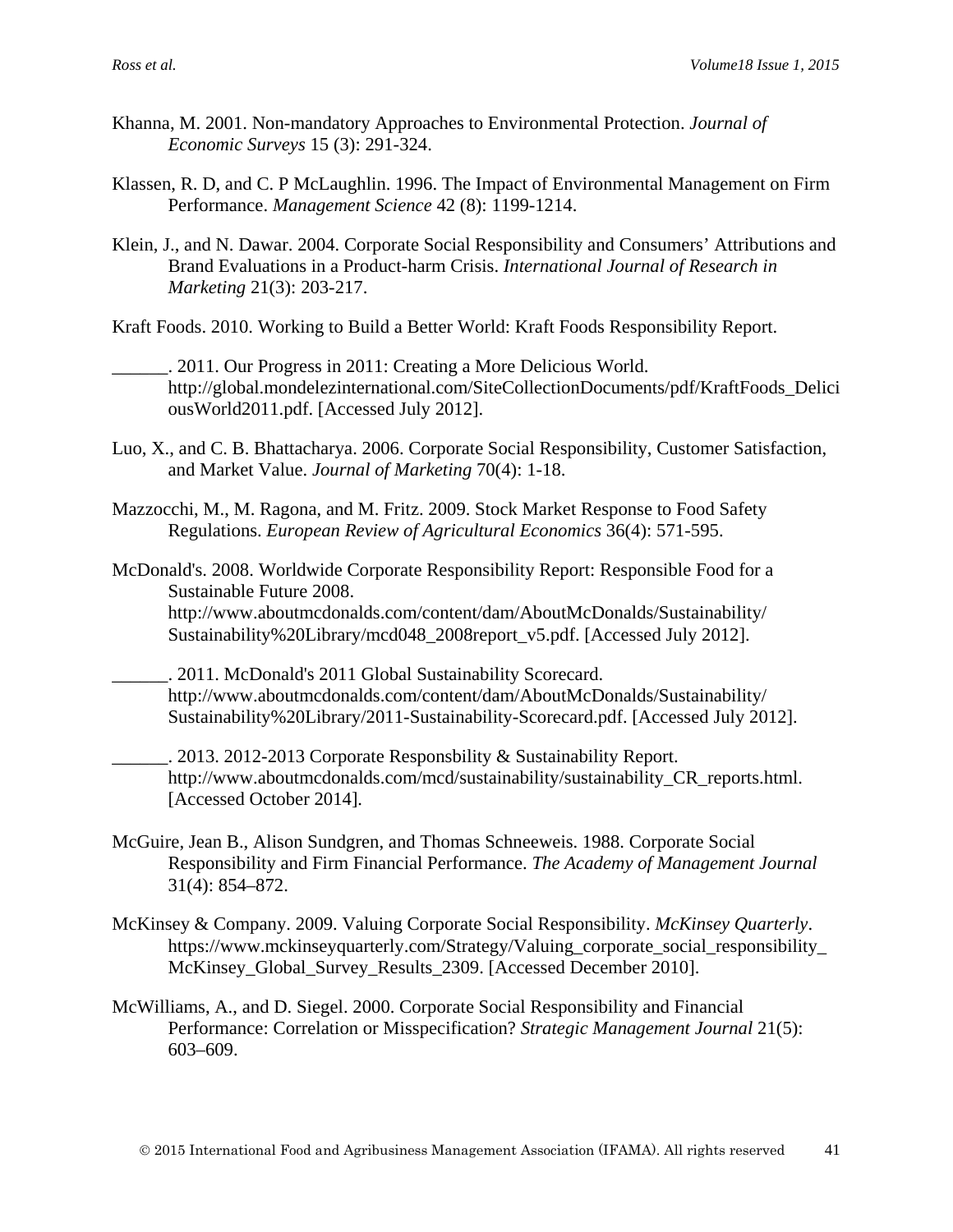- Monsanto. 2009. Grown for the Future: 2008-2009 Corporate Responsibility and Sustainability Report. http://www.monsanto.com/sitecollectiondocuments/2008-2009-csr-report.pdf. [Accessed July 2012].
- Monsanto. 2011. Corporate Social Responsibility and Sustainability Report. http://www.monsanto.com/sitecollectiondocuments/csr\_reports/2011-csr.pdf. [Accessed July 2012].
- Moore, G. 2001. Corporate Social and Financial Performance: An Investigation in the UK Supermarket Industry. *Journal of Business Ethics* 34(3):299–315.
- National Marketing Institute. 2009. LOHAS Consumers Around the World. National Marketing Institute. http://www.lohas.com/sites/default/files/lohasconsumers.pdf. [Accessed December 2010].
- Orlitzky, M. 2001. Does Firm Size Confound the Relationship Between Corporate Social Performance and Firm Financial Performance? *Journal of Business Ethics* 33(2): 167– 180.
- Orlitzky, M., F. L Schmidt, and S. L Rynes. 2003. Corporate Social and Financial Performance: A Meta-analysis. *Organization Studies* 24 (3): 403–441.
- Ortlitzky, M., D. S. Siegel, and D. A. Waldman. 2011. Strategic Corporate Social Responsibility and Environmental Sustainability. *Business & Society* 50(1): 6-27.
- Orlitzky, M. 2013. Corporate Social Responsibility, Noise, and Stock Market Volatility. *Academy of Management Perspectives* 27(3): 238-254.
- Peloza, J. 2009. The challenge of measuring financial impacts from investments in corporate social performance. *Journal of Management* 35: 1518-1541.
- PepsiCo. 2008. Performance with Purpose: PepsiCo Corporate Citizenship Report 2008. http://www.pepsico.com/Assets/Download/PepsiCo\_2008\_Sustainability\_Report.pdf. [Accessed January 2011].
- \_\_\_\_\_\_. 2010. Performance with Purpose: Sustainability Summary 2010. http://www.pepsico.com/Assets/Download/PepsiCo\_2010\_Sustainability\_Summary.pdf. [Accessed January 2011].
- Pfeffer, J. 2010. Building Sustainable Organizations: The Human Factor. *Academy of Management Perspectives* 24(1): 34–45.
- Porter, M. E, and C. Van der Linde. 1995. Toward a New Conception of the Environmentcompetitiveness Relationship. *The Journal of Economic Perspectives* 9(4): 97–118.
- Porter, M. E., and M. R. Kramer. 2006. Strategy & Society: The Link Between Competitive Advantage and Corporate Social Responsibility. *Harvard Business Review* 84(1/2): 78– 92.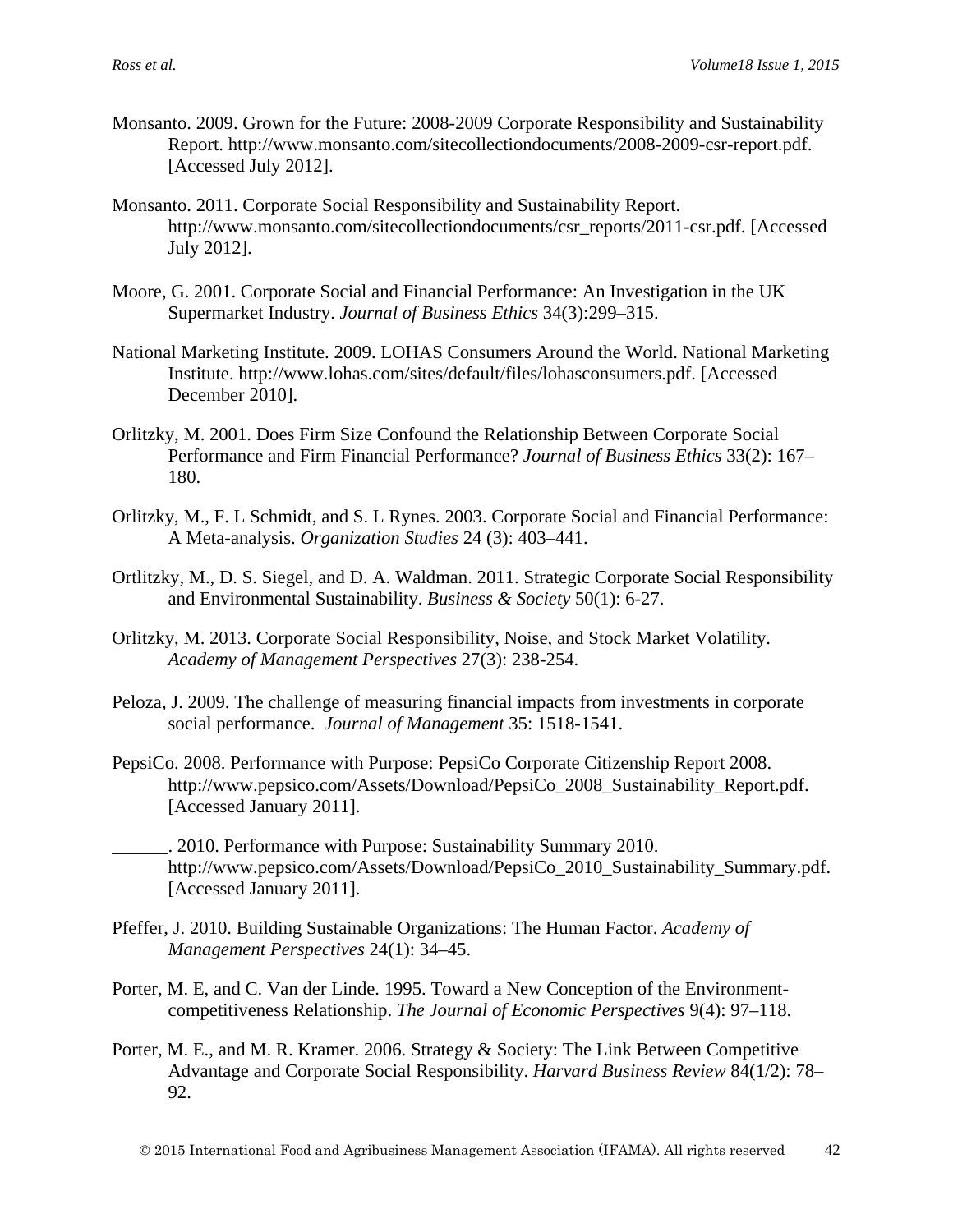———. 2011. Creating Shared Value. *Harvard Business Review* 89 (1/2): 62-77.

- Porter, M. E., G. Hills, M. Pfitzer, S. Patscheke, and E. Hawkins. 2012. Measuring Shared Value: How to Unlock Value by Linking Social and Business Results. Foundation Strategy Group (FSG) Report. http://www.fsg.org/tabid/191/ArticleId/740/Default.aspx?srpush=true on. [Accessed January 2013].
- Pulse Canada. 2009. Sustainability Trends of the Top 50 Food Producers. http://www.sustainablefoodlab.org. [Accessed February 2010].
- RobecoSAM. 2014. Measuring Intangibles: RobecoSAM's Corporate Sustainability Assessment Methodology. http://www.sustainabilityindices.com/images/Measuring\_Intangibles\_CSA\_methodology\_03\_2014.pdf. [Accessed October 2014].
- Rankin, A., A. W. Gray, M. D. Boehlje, and C. Alexander. 2011. Sustainability Strategies in U.S. Agribusiness: Understanding Key Drivers, Objectives and Actions. *International Food and Agribusiness Management Review* 14(4): 1-20.
- Shapiro, A. L. 2010. Coca-Cola Goes Green. *Forbes.* http://www.forbes.com/2010/01/29/muhtar-kent-coca-cola-leadership-citizenshipsustainability.html. [Accessed February 2010].
- Shaw, J., T. Dickinson, M. Schultz, M. Boehlje, A. Rankin, and B. Jones-Bliss. 2010. Building and Implementing a Sustainability Strategy. Center for Food and Agricultural Business (CAB CS 10.3), Purdue University.
- Siegel, D. S, and D. F Vitaliano. 2007. An Empirical Analysis of the Strategic Use of Corporate Social Responsibility. *Journal of Economics & Management Strategy* 16(3): 773–792.
- Smithfield. 2009. Corporate Social Responsibility Report 2008/09. http://www.smithfieldcommitments.com/wp-content/themes/smithfield/pdf/csrreports/smi\_csr\_0809.pdf. [Accessed May 2010]
- Smithfield. 2011. Corporate Social Responsibility Summary Report 2010/11. http://www.smithfieldcommitments.com/wp-content/themes/smithfield/pdf/csrreports/smi\_csr\_11.pdf. [Accessed July 2012].
- Sporleder, T. L, and J. C Louiso. 2004. Brand Equity in the Global Food System. Proceedings of the Sixth International Conference on Chain and Network Management in Agribusiness and the Food Industry. *Dynamics in Chains and Networks (Ede, 27-28 May 2004)*, 465.
- Stanwick, P. A, and S. D Stanwick. 1998. The Relationship Between Corporate Social Performance, and Organizational Size, Financial Performance, and Environmental Performance: An Empirical Examination. *Journal of Business Ethics* 17(2): 195–204.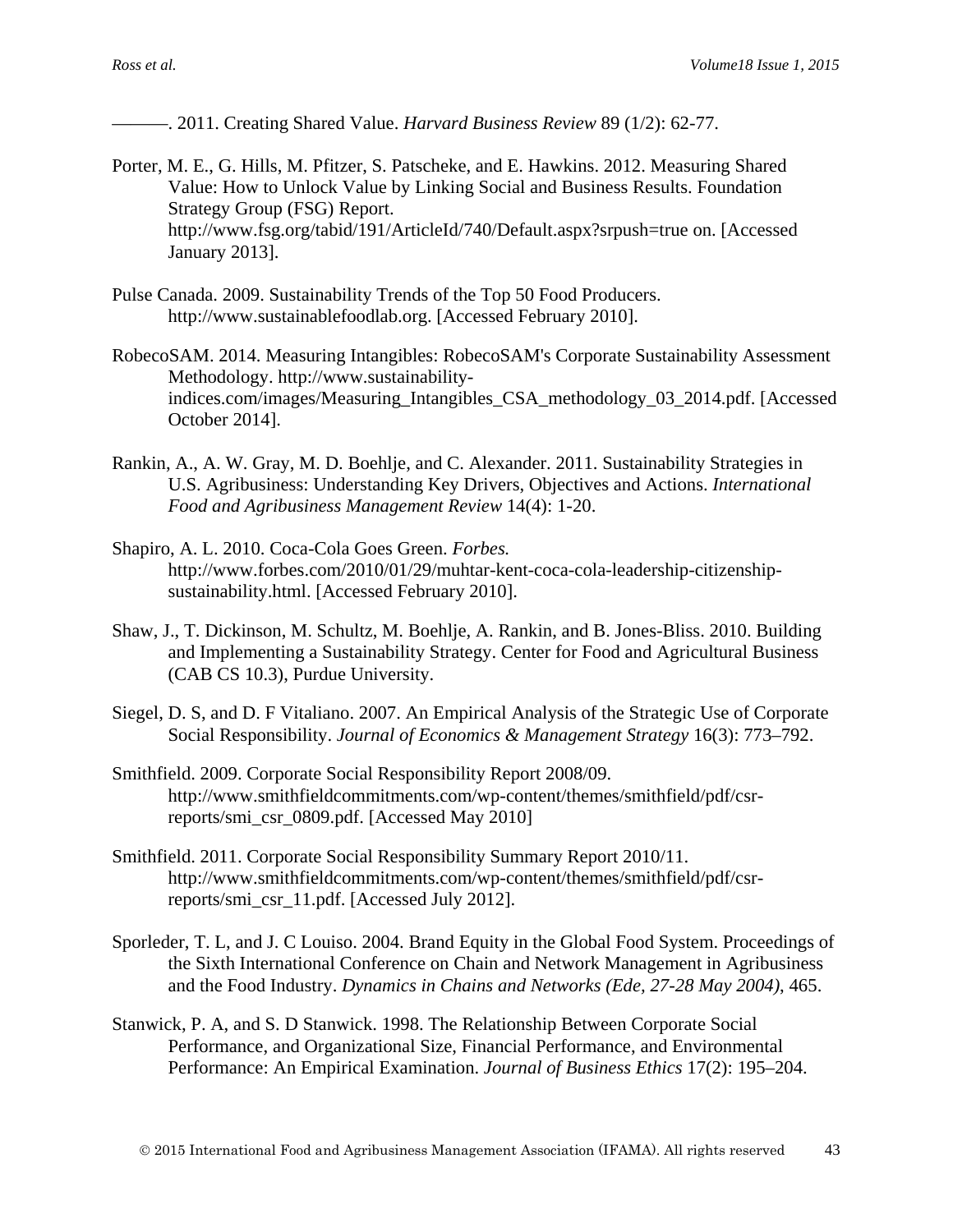- Starbucks. 2009. Starbucks Shared Planet: Global Responsibility Report 2009. http://globalassets.starbucks.com/assets/359fba8443174461b674acdec0885479.pdf. [Accessed May 2010].
	- . 2011. Starbucks Global Responsibility Report Goals and Progress 2011. http://globalassets.starbucks.com/assets/19c68ea6c48a473d865c7327c08d817f.pdf. [Accessed July 2012].
- \_\_\_\_\_\_. 2013. Starbucks Global Responsibility Report Goals and Progress 2013. http://www.starbucks.com/responsibility/global-report. [Accessed October 2014].
- The Coca-Cola Company. 2008. 2007/2008 Sustainability Review. http://www.thecocacolacompany.com/citizenship/pdf/2007-2008\_sustainability\_review.pdf. [Accessed May 2010].
	- \_\_\_\_\_\_. 2011. 2010/2011 Sustainability Report. http://www.thecocacolacompany.com/sustainabilityreport/index.html. [Accessed July 2012].
	- \_\_\_\_\_\_. 2014. 2013/2014 Sustainability Report. http://assets.cocacolacompany.com/0a/b5/ece07f0142ce9ccc4504e28f1805/2013-2014-coca-colasustainability-report-pdf.pdf. [Accessed October 2014].
- The Kroger Company. 2008. Doing Our Part: 2008 Sustainability Report. http://www.thekrogerco.com/documents/KrogerSustainReport08.pdf. [Accessed May 2010].
	- \_\_\_\_\_\_. 2011. Sustainability Improving Today to Protect Tomorrow: 2011 Sustainability Report. http://sustainability.kroger.com/KrogerSustainability2011.pdf. [Accessed July 2012].
	- \_\_\_\_\_\_. 2014. Improving Today to Protect Tomorrow: 2014 Sustainability Report. http://sustainability.kroger.com/1-Kroger\_30043\_CSR14.pdf. [Accessed October 2014].
- The Sustainability Consortium. 2013. Food, Beverage, & Agriculture Sector Working Group. http://www.sustainabilityconsortium.org/fba/. [Accessed October 2013].
- Thomson, M.R., and A.M. McKenzie. 2001. Market Incentives for Safe Foods: An Examination of Shareholder Losses from Meat and Poultry Recalls. *American Journal of Agricultural Economics* 82(3): 526-538.
- Tyson Foods, Inc. 2007. 2007 Sustainability Report. http://www.tyson.com/Corporate/PressRoom/docs/SR2007.pdf [accessed May 2, 2010].

\_\_\_\_\_\_. 2010. 2010 Sustainability Report. http://www.tysonfoods.com/Sustainability/2010/Sustainability-At-Tyson-Foods.aspx [Accessed July 2012].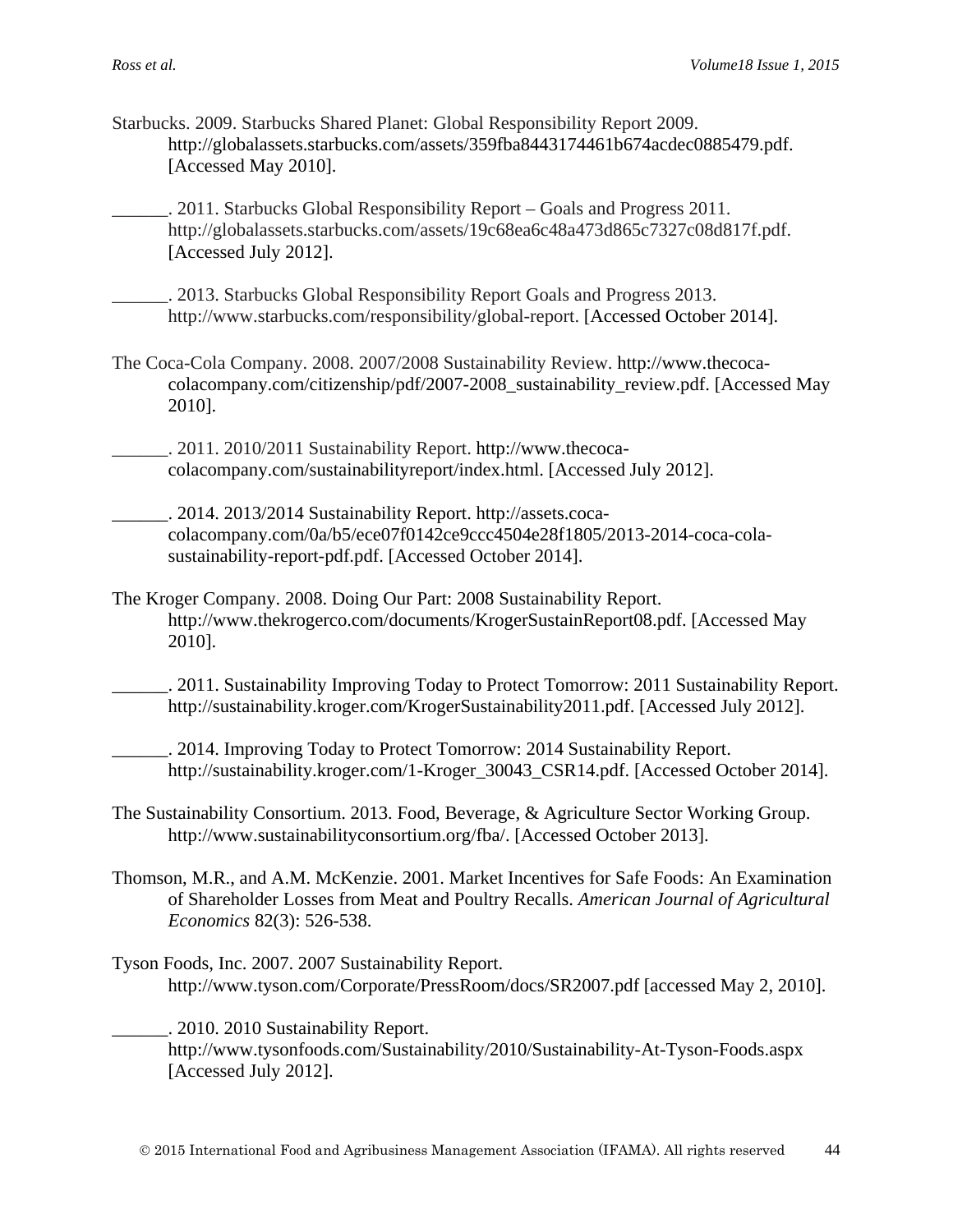- Walmart. 2008. Walmart Announces Global Responsible Sourcing Initiative at China Summit. http://walmartstores.com/pressroom/news/8696.aspx. [Accessed May 2, 2010].
	- \_\_\_\_\_\_. 2009. 2009 Global Sustainability Report. http://walmartstores.com/sites/sustainabilityreport/2009/. [Accessed May 2010].
- \_\_\_\_\_\_. 2012. 2012 Global Sustainability Report. http://www.walmartstores.com/sites/responsibility-report/2012/. [Accessed July 2012].
	- \_\_\_\_\_\_. 2012. Walmart Announces New Commitments to Drive Sustainability Deeper into the Company's Global Supply Chain. http://news.walmart.com/newsarchive/2012/10/25/walmart-announces-new-commitments-to-drive-sustainabilitydeeper-into-the-companys-global-supply-chain. [Accessed August 2013].
- Wang, M., C. Qiu, and D. Kong. 2011. Corporate Social Responsibility, Investor Behaviors, and Stock Market Returns: Evidence from a Natural Experiment in China. *Journal of Business Ethics* 101: 127-141.

Zmuda, N. and R. Parekh. 2008. Why brands can't afford to be silent. *Advertising Age* 79(24).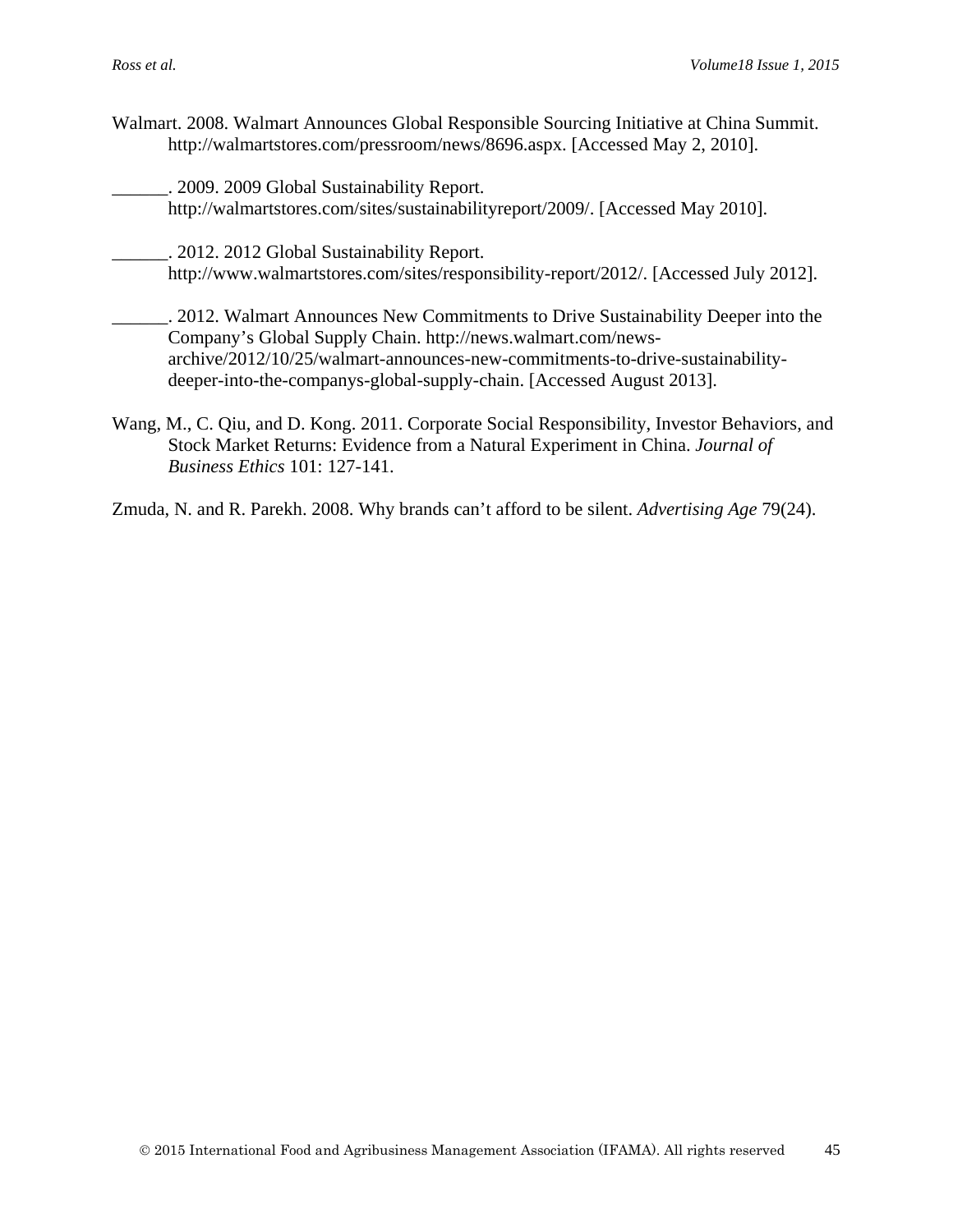|                   |               |                     | Sourcing              |                         |                          |                              |                  |                          |
|-------------------|---------------|---------------------|-----------------------|-------------------------|--------------------------|------------------------------|------------------|--------------------------|
|                   | Environment** | Safety**<br>Food    | and Supply<br>Chain** | Governance<br>Corporate | Labor**                  | New Products<br>and Wellness | Community        | Total                    |
| Kroger            |               | c                   | 4                     |                         | 4                        | 4                            | 3                | 33                       |
| Walmart           |               |                     |                       |                         | 3                        |                              |                  | 13                       |
| PepsiCo           |               |                     |                       |                         | $\mathcal{C}$            |                              |                  | 17                       |
| Coca Cola         |               |                     |                       |                         |                          |                              |                  | 51                       |
| Cargill           |               |                     |                       |                         |                          |                              |                  | 22                       |
| <b>ADM</b>        |               |                     |                       |                         |                          |                              |                  | 22                       |
| Smithfield        |               |                     |                       |                         | c                        |                              |                  | $\overline{\mathbf{16}}$ |
| Tyson             |               |                     |                       |                         | 4                        |                              | $\mathcal{C}$    | $\overline{18}$          |
| Starbucks         | ∞             |                     |                       |                         |                          |                              | 3                | $\overline{\mathbf{16}}$ |
| McDonald's        |               |                     |                       |                         |                          | ∞                            | J                | 23                       |
| Kraft             |               |                     |                       |                         | ທ                        | ⊂                            | $\mathbin{\sim}$ | 34                       |
| ConAgra           |               |                     |                       |                         | ७                        | $\mathbin{\sim}$             |                  | 25                       |
| Monsanto          |               |                     |                       |                         | $\overline{\mathcal{C}}$ |                              |                  | 13                       |
| <b>John Deere</b> | 4             |                     |                       |                         | 5                        | 0                            |                  | 13                       |
| Total             | 89            | $\overline{\Omega}$ | 56                    | 3                       | 48                       | 29                           | 36               | 282                      |

**Appendix Table 3.** Sustainability initiatives reported in the CSR reports of selected agri-food firms by category\* (2009-11).